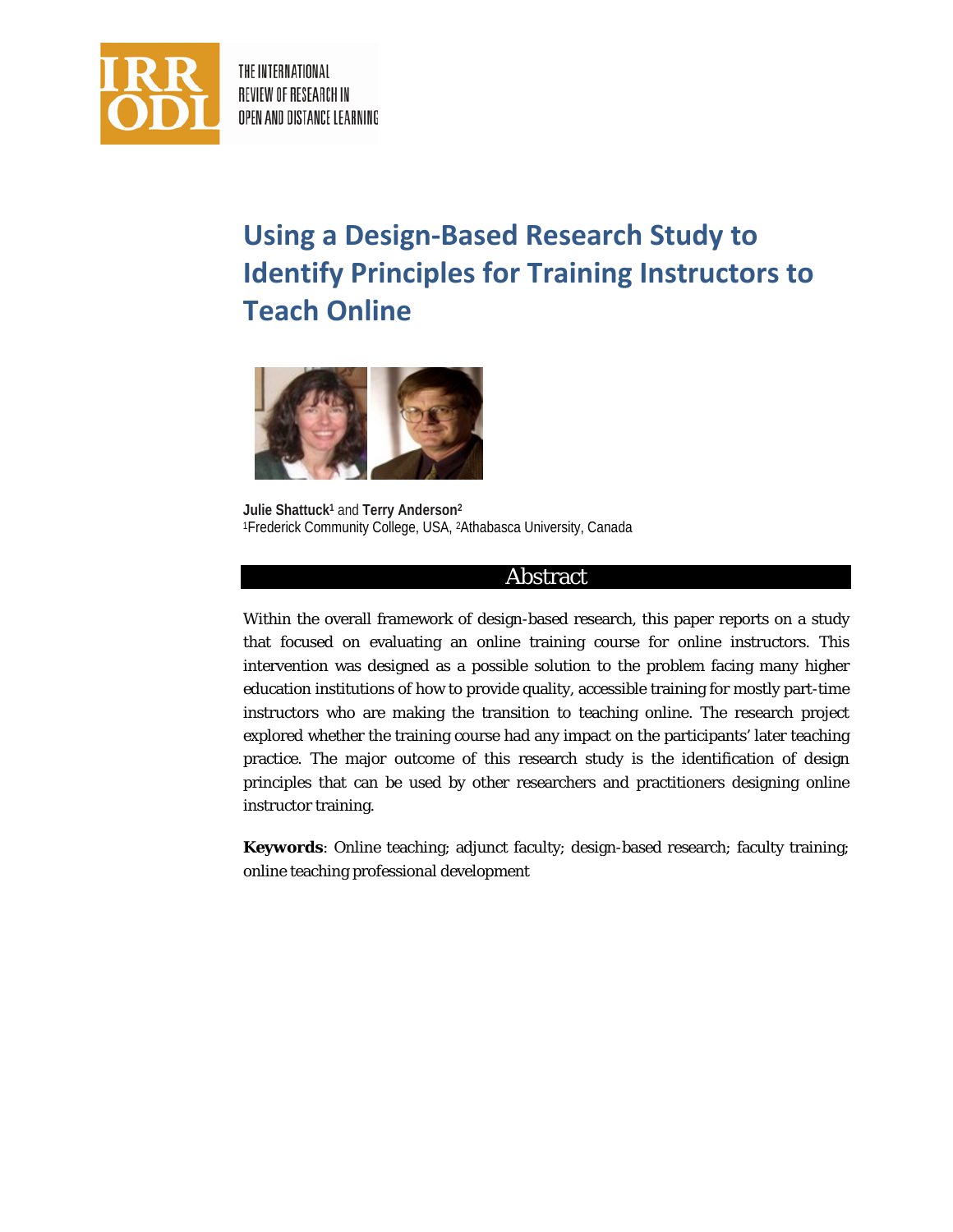### Introduction

Within the overall framework of design-based research (Barab & Squire, 2004; Design-Based Research Collective, 2003; Sandoval & Bell, 2004), this paper reports on a research project that focused on evaluating a training course for online instructors: MarylandOnline's Certificate for Online Adjunct Teaching (COAT) course. COAT was designed as a possible solution to the problem facing some higher education institutions of how to provide quality, accessible training for part-time instructors who are making the transition to teaching online. COAT is a nine-week, online, instructor-led course that was designed to prepare adjunct faculty to teach their first online course. Although designed specifically for adjunct faculty with no online teaching experience, COAT participants were found to be more diverse than originally planned for with full-time faculty, administrators, and instructors with extensive prior online teaching experience enrolling in the course (Shattuck, 2013). This article reports the findings from a study that explored the impact of the COAT course on the participants' later teaching practice.

# Design-Based Research

Design-based research (DBR), also called *design experiments* (Brown, 1992), *design research* (Collins, Joseph, & Bielaczyc, 2004), and *educational design research*  (McKenney & Reeves, 2012), has generated increasing interest among educational researchers in the last decade (Anderson & Shattuck, 2012). Wang and Hannafin (2005) defined DBR as "A systematic but flexible methodology aimed to improve educational practices through iterative analysis, design, development, and implementation, based on collaboration among researchers and practitioners in real-world settings and leading to contextually-sensitive design principles and theories" (pp. 6-7). DBR positions researchers with practitioners as part of a team that works together, usually over an extended period of time, to provide a solution(s) to a practical problem that faces a specific educational context. DBR studies use the term *intervention* to denote the object, activity, or process that is designed as a possible solution to address the identified problem. McKenney and Reeves (2012) identified intervention as a broad term used "to encompass the different kinds of solutions that are designed" (p. 14); these solutions include educational products, processes, programs, and policies. This study identified the COAT course as the intervention that was developed as a potential solution to the perceived need for better high quality training for online adjunct faculty.

DBR projects can span many years with multiple research cycles that focus on the iterative stages of the project analysis, design, development, implementation, and evaluation phases. In order to clearly explain how the research reported in this paper was positioned within a collaborative, ongoing DBR project, it is helpful to use McKenney and Reeves' (2012) *generic model for design research* (GMDR) to provide an outline of the COAT project phases. The GMDR consists of three main phases, analysis and exploration, design and construction, and evaluation and reflection, that lead to the two eventual outputs of increased theoretical understanding and effective intervention maturation. The three phases of analysis/exploration, design/construction, and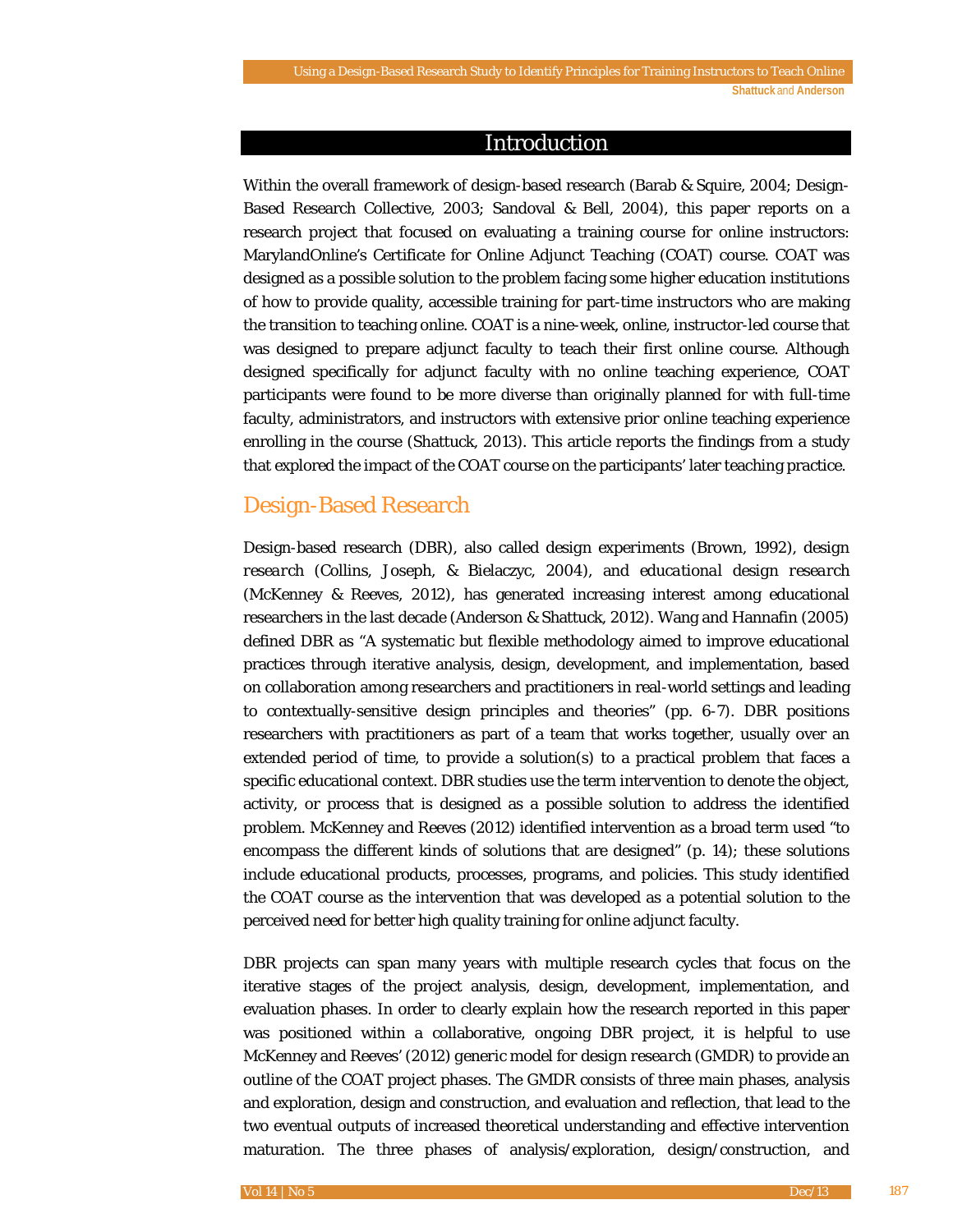evaluation/reflection interact with ongoing practice as the intervention is adopted, enacted, and sustained (implementation) in a particular educational setting while information about the intervention is disseminated and diffused to a wider audience.

Using the GMDR to frame the COAT project, this study is situated in phase three: evaluation/reflection. Table 1 briefly outlines how the COAT project aligned with the initial iteration of the three phases of the GMDR with *implementation* added to the second phase in order to include how the COAT project implemented the first iteration of the training course after a successful pilot.

Table 1

|                                  | Analysis/Exploration                                                                                                                                                                                                                                  | Design/Construction (&<br>Implementation)                                                                                                                                                                                                                  | <b>Evaluation/Reflection</b>                                                                                                                                                                                                                                                                                   |
|----------------------------------|-------------------------------------------------------------------------------------------------------------------------------------------------------------------------------------------------------------------------------------------------------|------------------------------------------------------------------------------------------------------------------------------------------------------------------------------------------------------------------------------------------------------------|----------------------------------------------------------------------------------------------------------------------------------------------------------------------------------------------------------------------------------------------------------------------------------------------------------------|
| When?                            | Fall 2008-spring 2009                                                                                                                                                                                                                                 | Fall 2009-spring 2012                                                                                                                                                                                                                                      | Summer 2012-spring 2013                                                                                                                                                                                                                                                                                        |
| What<br>research/<br>activities? | 1. Literature review on<br>online teaching roles<br>and competencies.<br>2. Survey of 37<br>Maryland higher<br>education institutions.<br>3. Interviews with key<br>personnel from 17 US<br>higher education online<br>teaching training<br>programs. | 1. Developed, designed, &<br>evaluated pilot course.<br>2. Ran 11 sections of<br>COAT course.<br>3. Used results from<br>module & end-of-course<br>surveys, course<br>assignments, & reflection<br>journals to make minor<br>ongoing changes to<br>design. | 1. Questionnaire to COAT<br>alumni to find out who took<br>the COAT course and why.<br>2. Focus groups of alumni<br>who taught online after<br>taking COAT to identify key<br>characteristics that<br>impacted later practice.<br>3. Observations/interviews<br>focused on COAT's impact<br>on later practice. |

### *COAT Project and Generic Model for Design Research Phases*

In DBR, the content, structure, and instructional approaches of an intervention are first identified in the analysis and exploration phase of a design project through a literature review and the input of experts and practitioners. This information is then used to design the first iteration of the intervention. A preliminary literature review is conducted with the purpose of identifying draft design principles that have the potential to address the problem the intervention is being designed to solve. In the COAT project, the draft design guidelines included what content, structure, and instructional approaches might best be used to address the training and experiential needs of adjunct faculty who are making the transition to teaching online.

A preliminary literature review was conducted in fall 2008 to spring 2009 and the results were disseminated (Dubins & Graham, 2009). Findings from that literature review, combined with interviews with key personnel from 17 US training courses for online instructors and a survey of distance learning administrators and faculty trainers at Maryland higher education institutions that offer online courses, informed the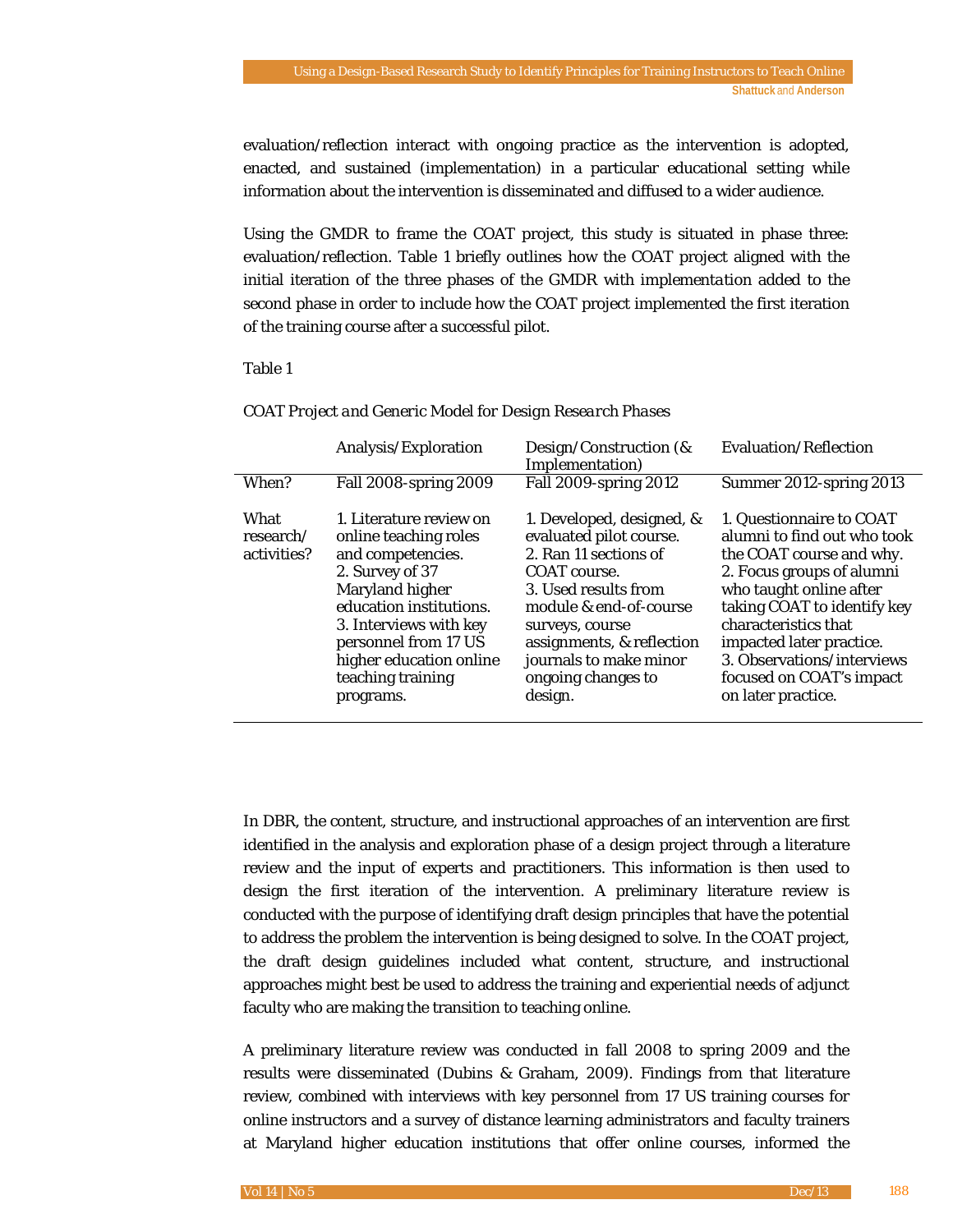development of the first iteration of the COAT course. This course placed instructors as students within a paced, asynchronous online course that was structured to be similar to the type of online courses they may teach in higher education institutions. The results and discussion of the design/construction phase which included a pilot run of the course are published elsewhere (Shattuck, Dubins, & Zilberman, 2011). This paper focuses on the initial evaluation/reflection phase of the COAT project.

DBR has proved to be an effective approach for other research projects focused on the design and evaluation processes of instructor training programs and initiatives (Dede, Ketelhut, Whitehouse, Breit, & McCloskey, 2009). Ketelhut, McCloskey, Dede, Breit, and Whitehouse (2006) highlighted the importance of, and tension between, the dual goals of asking program evaluation questions about the *effectiveness* of online teacher professional development (oTPD) programs and asking empirical research questions about the *impact* of oTPD programs, and they identified DBR as a promising approach to address both of these goals. A comparison of DBR to other methodological approaches reinforces the choice of DBR as the appropriate approach for this study.

Collins, Joseph, and Bielaczyc (2004) compared DBR to three types of educational research approaches: laboratory and training studies; ethnographic research; and largescale studies. They argued that laboratory and training settings do not account for multiple variables, multiple participants' expertise, and "the messy situations that characterize real life learning" (Collins et al., 2004, p. 20); ethnographic research describes in detail what and why relationships and events occur, but it does not try to change practice; and large-scale studies "do not provide the kind of detailed picture needed to guide the refinement of a design" (p. 21).

Action research has similarities with DBR in terms of collaboration, researchers having multiple roles, and reflection on practice. Typical action research, as opposed to critical action research, positions the teacher-as-researcher conducting "a form of disciplined inquiry, in which a personal attempt is made to understand, improve, and reform practice" (Cohen, Manion, & Morrison, 2007, p. 297). Action research can be collaborative, but the emphasis is on reflective research to inform individual practice at the local level. DBR, in contrast, is always collaborative with a focus on the generation of design principles in an evaluation/reflection phase where reflection "involves active and thoughtful consideration of what has come together in both research and development (including theoretical inputs, empirical findings, and subjective reactions) with the aim of producing new (theoretical) understanding" (McKenney & Reeves, 2012, p. 151). Developing design principles is part of an ongoing DBR process that may eventually lead to theoretical understanding:

> The outcomes of design-based research are a set of design principles or guidelines derived empirically and richly described, which can be implemented by others interested in studying similar settings and concerns. While the ultimate objective is the development of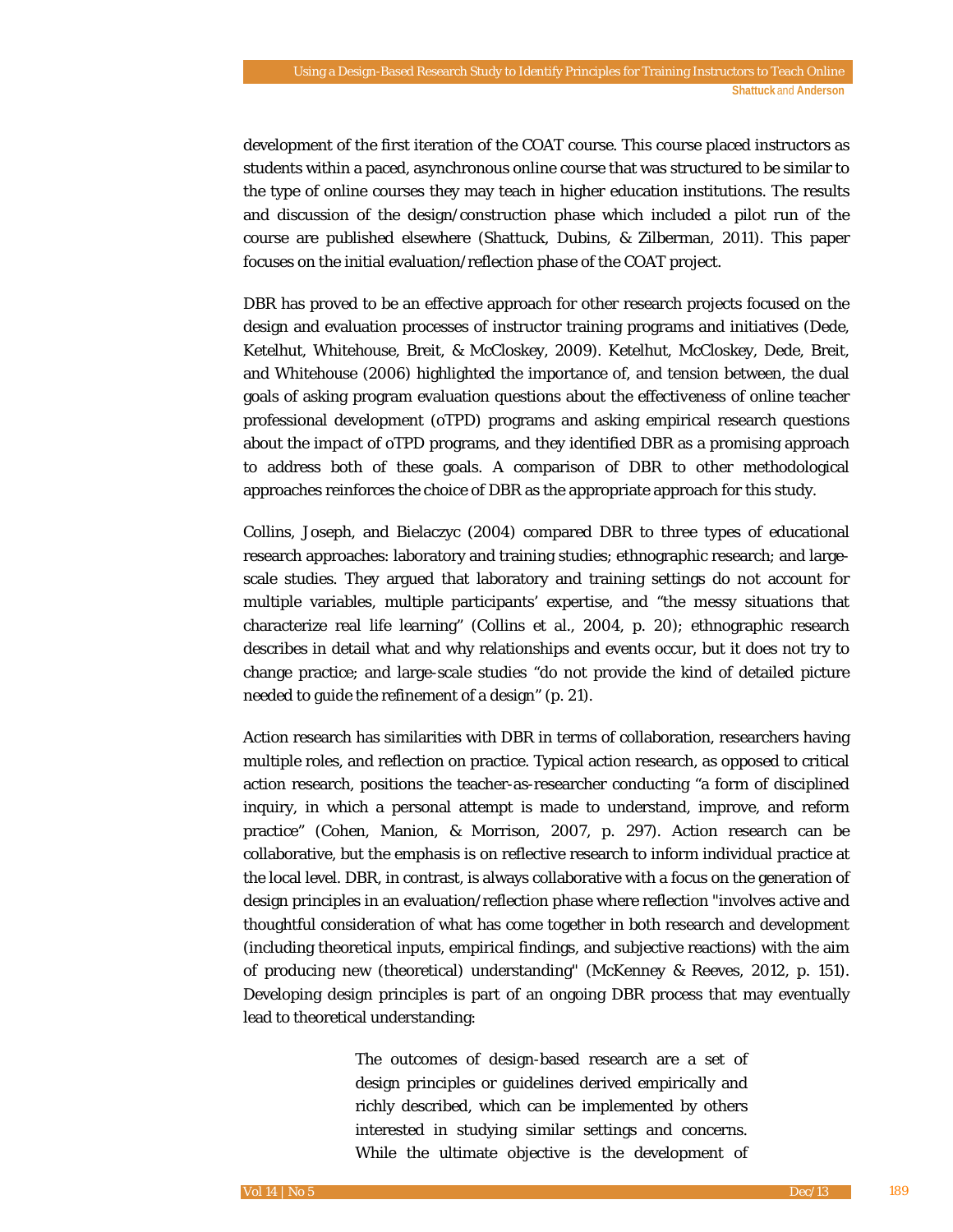theory, this might only occur after long-term engagement and multiple design investigations. (Amiel & Reeves, 2008, p. 35)

One of the goals of the study reported in this paper was to use the detailed data that were collected and analyzed from the evaluation of the first iteration of the COAT course to articulate design principles that are relevant to other distance learning professionals and that are transferable to similar contexts.

# Purpose and Research Questions

The purpose of this research study was to evaluate whether the content, structure, and instructional approaches of the COAT course effectively helped prepare higher education instructors to teach online, and, through reflection, to extract design principles that could prove useful for other researchers and practitioners working in the field of online instructor training. The research model used to evaluate the COAT course was Guskey's (2000) model of five critical levels of professional development evaluation. This study collected and analyzed data focused on evaluating Level 4: participants' use of new knowledge and skills.

Guskey (2000) argued that most evaluations of professional development occur at Level 1 (initial participant reactions) as it is the easiest level to assess. However, data gathered from the lower levels are not informative for measuring the impact of training on subsequent practice. Guskey highlighted that it is challenging to make a connection between teaching practice and earlier training experiences:

> Educators work in complex environments where multiple factors affect their behaviors. Changes in leadership, occurrences in one's personal life, other learning opportunities, or changes in professional assignment could alter participants' behaviors and activities quite apart from the influence of professional development. Isolating the professional development experience as the true cause of change in practice is a challenging aspect in any evaluation effort. (2000, p. 187)

This study aimed to meet this challenge through utilizing mixed research methods that included most of the ways Guskey identified for gathering information at Level 4. His methods included: questionnaires; interviews with participants and their supervisors; participant reflections; participant portfolios; direct observations; and video or audio tapes. The research methods used in the doctoral thesis (Shattuck, 2013) in which this study was conducted included a questionnaire, participant reflections in focus groups, analysis of archived online courses, and interviews. This paper reports on the second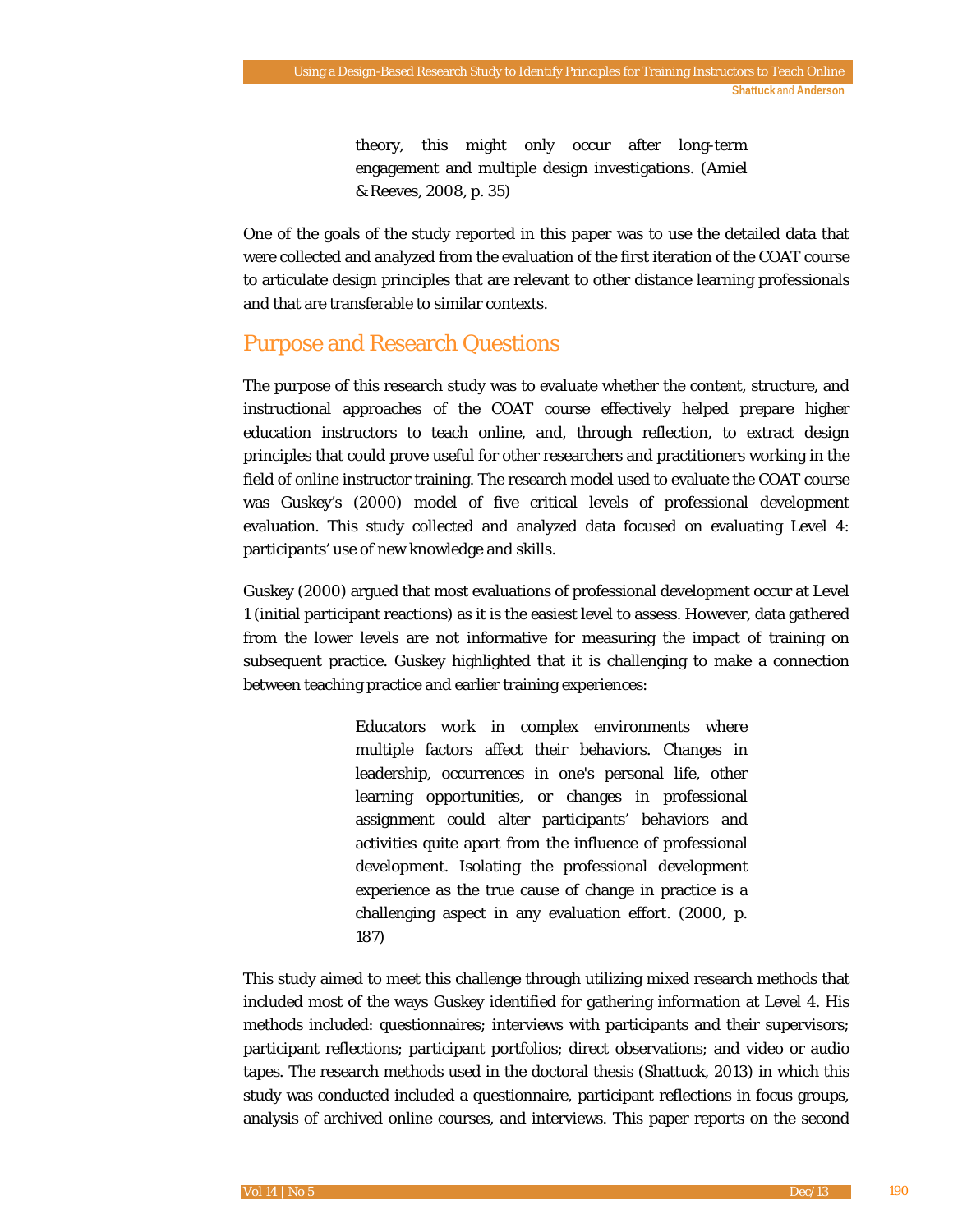phase of the doctoral study: online, asynchronous focus groups in which the following research questions were explored:

- 1. Can a sample of alumni who taught online after completing the COAT course identify any elements (content, structure, instructional approaches, etc.) of the COAT course as being notably important in helping them teach their subsequent online course(s)? If yes, which elements?
- 2. Do they identify any elements as being unimportant or even misleading in informing their subsequent online teaching practice? If yes, which elements?

# Research Paradigm

This study was framed within an interpretivist paradigm which considers that "a primary aim of social science is to understand what people mean and intend by what they say and do and to locate those understandings within the historical, cultural, institutional, and immediate situational contexts that shape them" (Moss et al., 2009, p. 501). Denzin and Lincoln (2011) state that an interpretivist paradigm "assumes a relativist ontology (there are multiple realities), a subjectivist epistemology (knower and respondent co-create understandings), and a naturalistic (in the natural world) set of methodological procedures" (p. 13). Crotty (1998) differentiated between *creating* understandings, a subjectivist epistemology that sees meaning as being created by individuals, and *constructing* understandings, a constructionist epistemology that considers that people construct meaning together in relation to their engagement with their human world. This DBR study, with its focus on generating knowledge about a training course from the subsequent activities and reflections of COAT participants, operated within a social constructionist epistemology. According to Koro-Ljungberg, Yendol-Hoppey, Smith, and Hayes (2009), educational researchers working within a social constructionist perspective have multifaceted, participatory roles; research goals to "negotiate and transform the practice" (p. 690); and a view of knowledge as being generated from groups of participants. In addition, this study falls within what Bell (2004) described as a "folk (emic) research orientation that investigates the manifested meaning of an intervention from the point of view of the participants of the research as interpreted through their activity and their accounts" (p. 248). This aligns with DBR's characteristics of offering practical solutions to real world problems from both the perspectives of the participants and the researchers involved in the design team.

### Research Method

This study collected data using online, asynchronous, threaded discussion groups as focus groups to explore the research questions using online discussion boards within a learning management system (LMS). Turney and Pocknee (2005) researched the use of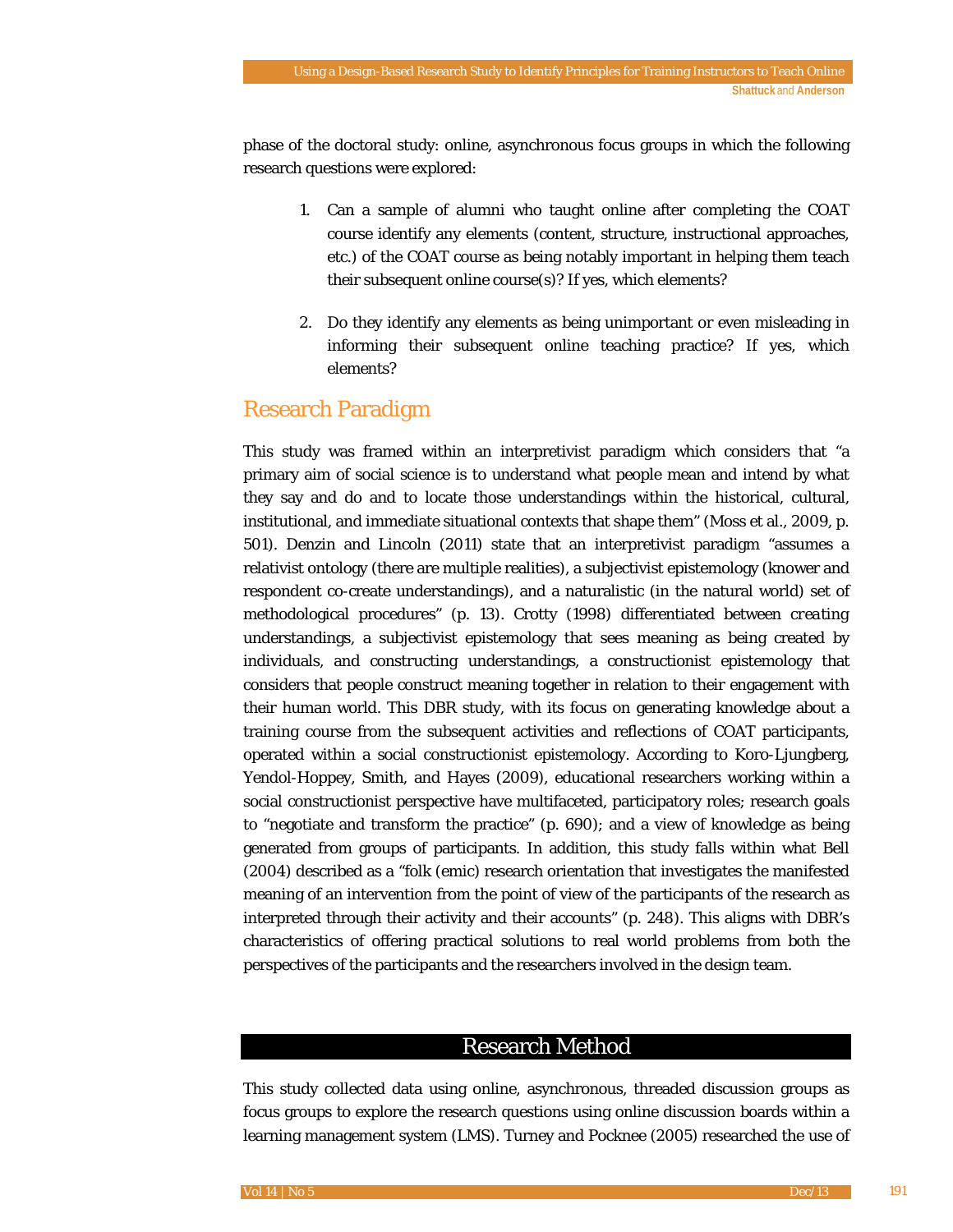LMS discussion boards for virtual focus groups, and concluded that asynchronous focus groups were theoretically sound because they have the potential to meet Krueger's (1988) six criteria for making a group a focus group: involving people, being conducted in a series, having relatively homogenous participants who do not know each other, being a method of data collection, collecting qualitative data, and constituting a focused discussion.

Nicholas et al. (2010) summarized the advantages to conducting asynchronous focus groups: convenient access; no time constraints allows participants to reflect which leads to "data depth and richness" (p. 110); participants cannot interrupt each other; emotions can be expressed through emoticons and textual clues; no travel or transcription costs; and face validity is fostered "due to member checking, as participants have continuous access to the data transcript and have ongoing opportunity to reflect on their statements to ensure that meaning is sufficiently captured within the data" (p. 110). Disadvantages include a lack of visual clues, time commitments required of participants, possible technical barriers to participate, and questions about security of data.

An online, asynchronous format was appropriate for the participants of this study for the following reasons. All COAT alumni were accustomed to interacting asynchronously using a discussion board as this was an integral part of the COAT course, and, as such, technical barriers were not expected to be problematic due to the participants' familiarity with these tools. In addition, the lack of visual clues is something that COAT alumni are used to dealing with in their roles as online learners and instructors. The LMS used to host the focus group discussion boards is a secure site that is passwordprotected, and participants were given pseudonyms to protect their anonymity. The convenience of interacting asynchronously meant that geographic and time constraints were less likely to impact the feasibility of setting up the groups. Krueger and Casey (2009) suggested inviting asynchronous focus group participants "to spend 15-30 minutes each day for several days as they review the questions and make their responses" (p. 178). By considering the time commitment of about 15-30 minutes a day over a period of several days, participants were able to gauge whether they had the time needed to participate.

# Focus Group Participants and Logistics

The purposive sample for the focus groups was derived from the respondents to a questionnaire sent to all participants who had completed one of 11 COAT course sections that ran fall 2010 to spring 2012. All 126 (out of a possible 179) respondents to the online questionnaire were sent an invitation to participate in the focus groups if they had taught online after completing COAT which led to 24 COAT alumni participating in the focus groups.

Participants were offered a choice of five dates for the focus groups. Two dates were not popular which resulted in three separate groups that ran in July, August, and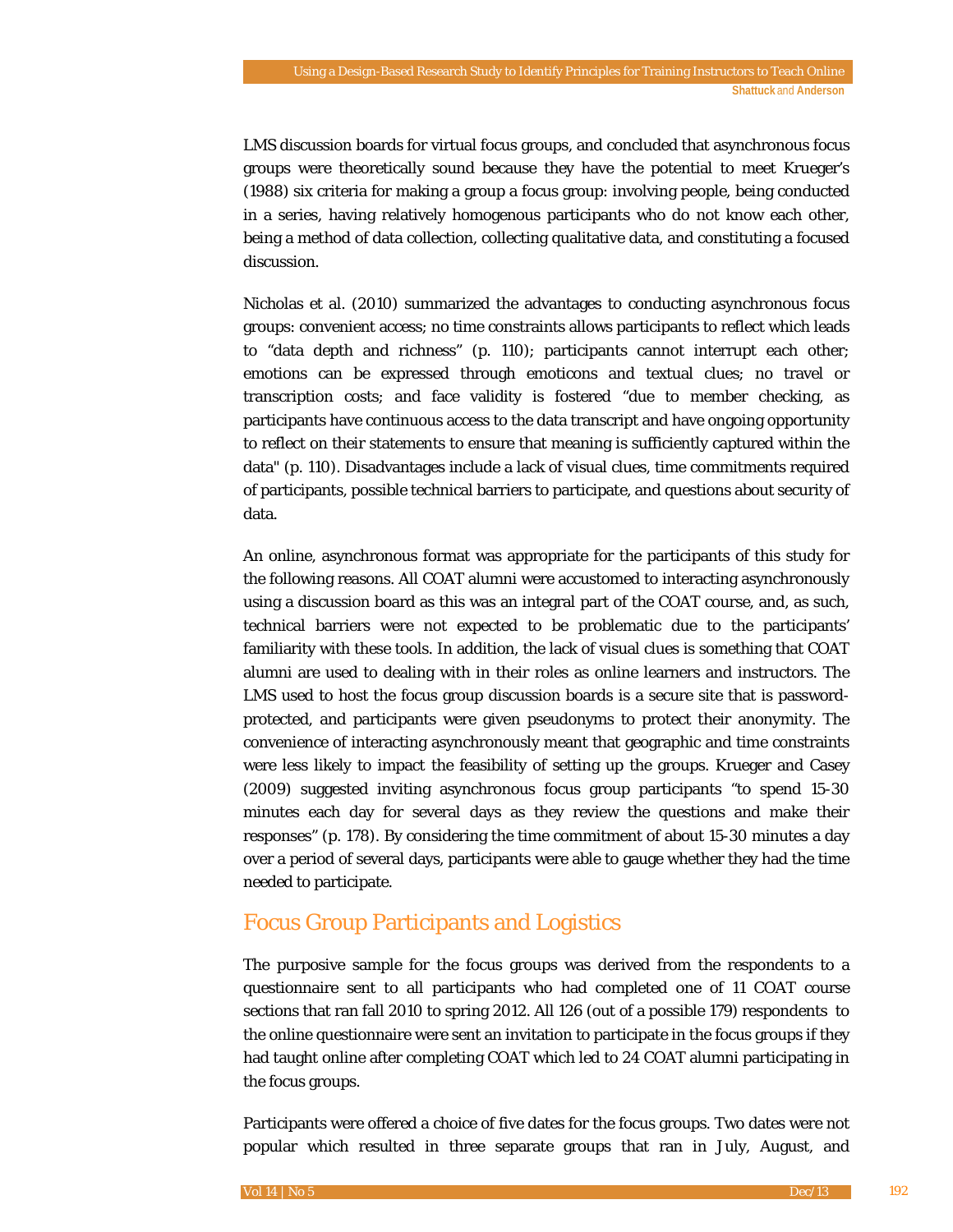September, 2012: focus group one (FG1), focus group two (FG2), and focus group three (FG3). After signing the informed consent agreement, participants were enrolled in the LMS focus group site using a numeric identifier to maintain anonymity. The researcher's role in each focus group was to welcome people to the group, facilitate the conversations, and provide summaries of the discussions for member-checking. Each group was held asynchronously using the discussion board feature of the LMS that had hosted all of the COAT courses. Each focus group was held over three days with a separate discussion prompt for each day. FG1 and FG2 had identical prompts, and FG3's *Day One* prompt was also identical. However, changes were made to the prompts for the second and third days of FG3 based on the ongoing data analysis results from FG1-2.

Each focus group was opened a few days early for participants to preview. The focus groups were left open for a week after day three finished, so that participants could make any changes or additions to their postings before the data collection period closed and data analysis began. No changes were made, but three participants (one in each focus group) did add a post the day after the third day. The researcher provided summaries for each day's discussion and a final summary of the whole focus group. Participants were invited to make changes and corrections to these summaries. Only one clarification was suggested, and three participants verified that the summaries had captured what was important from their perspectives.

Focus group participants were not asked to give detailed demographic information about themselves, as this may have compromised their anonymity. However, some participants did disclose personal details in their introductions which included the information that participants held a number of professional roles within education with ten people saying they had worked or were currently working as adjunct faculty, five as administrators, three as full-time faculty, two as instructional technologists, and seven as Kindergarten-12th grade (K-12) instructors. These roles were often held simultaneously with the K-12 instructors, administrators, and technologists working as higher education adjuncts too. Of the nine participants who gave information about how many institutions they were currently employed in, seven people worked in only one institution with two others identifying that they worked at more than one institution simultaneously. The institutions people worked at were varied with ten community college, two university, and one K-12 institutional type identified. Six people had not taught online prior to taking COAT, and 11 people had prior online teaching experience ranging from one course to over ten years.

Additional information about participants included prior experience as online students with 15 (63%) people having taken online courses before participating in COAT and three saying they had no online student experience prior to COAT. Participants also talked about the subjects they taught online which included accounting, art, astronomy, business, child development, communication, computer science, English, health, history, medical assisting, research methods, and statistics.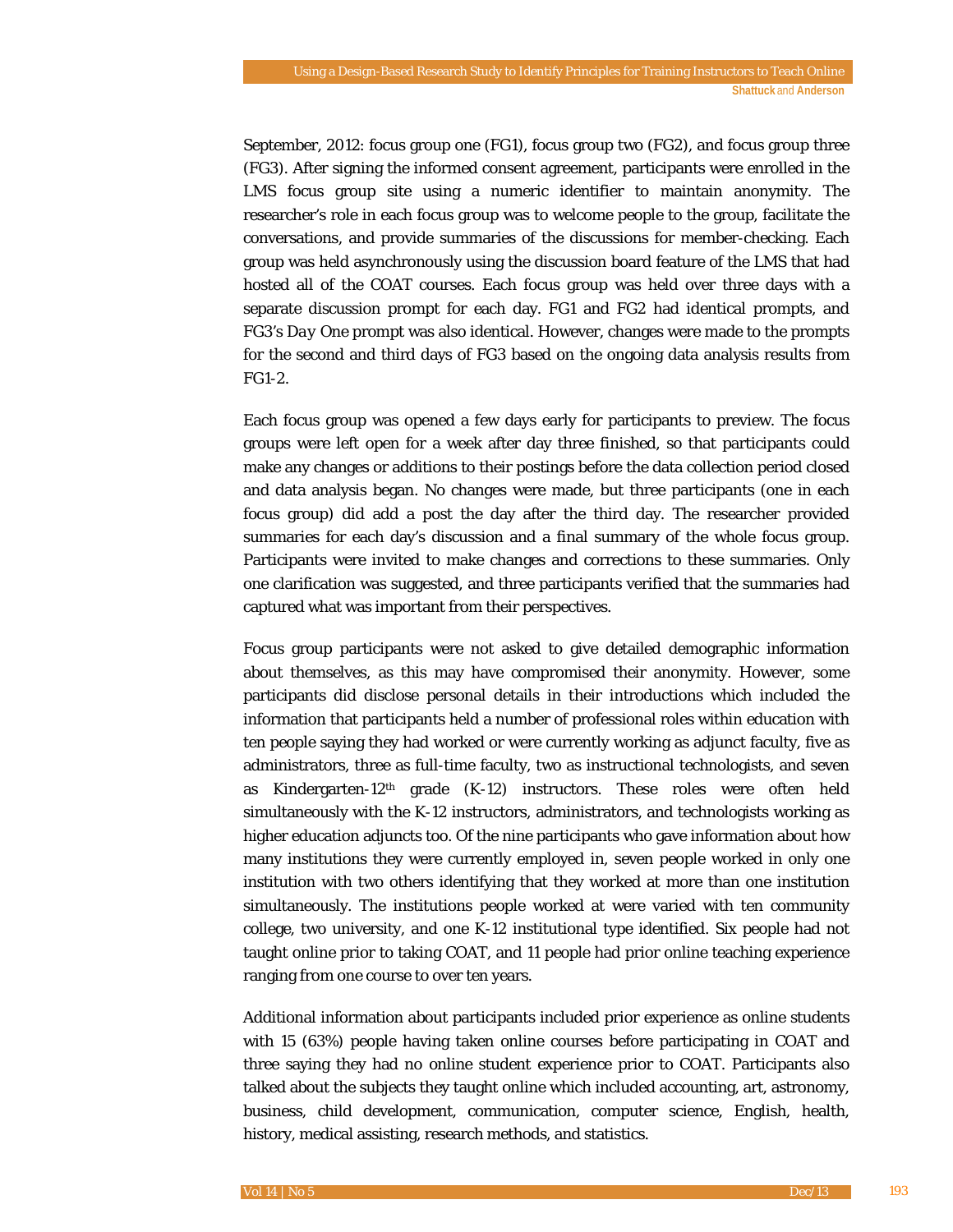# Analysis of Research Results

This study drew on grounded theory techniques to inform data analysis decisions and followed Saldaña's (2009) recommendation to approach coding method choices with "pragmatic eclecticism" (p. 47) by letting initial data collection and review occur before deciding on which coding method(s) to use. Data analysis for the three focus groups was ongoing with preliminary analysis beginning after the first focus group ended and further analysis continuing through iterative cycles of initial and focused coding which informed data collection decisions for subsequent focus groups. Constant comparison (Strauss & Corbin, 1998) of new data against previously collected data and existing codes against new codes and emerging categories occurred throughout the process. Detailed notes were kept in reflection blogs and analytic memos during the focus group data collection and analysis period.

# Important Elements

All 24 focus group participants identified at least one element of COAT that had positively influenced their subsequent online teaching practice, and their comments were grouped into the category *Taking COAT influenced subsequent online teaching practice.* This category encompassed 138 quotations which were organized into a code family (see Figure 1). This code family included one category (placed top center in Figure 1); five codes that stated a particular element of taking COAT which influenced later practice or a specified impact on later practice that was attributed to taking COAT (shown with the relationship *is a* in Figure 1); one code that was seen as contributing to later teaching practice (shown with the relationship *contributes to*), and 11 subcodes (shown with the relationship *is part of*). Some of the codes are associated with more than one code and these relationships are depicted with *is associated with* relationship arrows. The numbers after each code in Figure 1 show the groundedness and density of the code. "Groundedness counts the number of links to quotations; density counts the links to other codes and memos" (Friese, 2012, p. 140).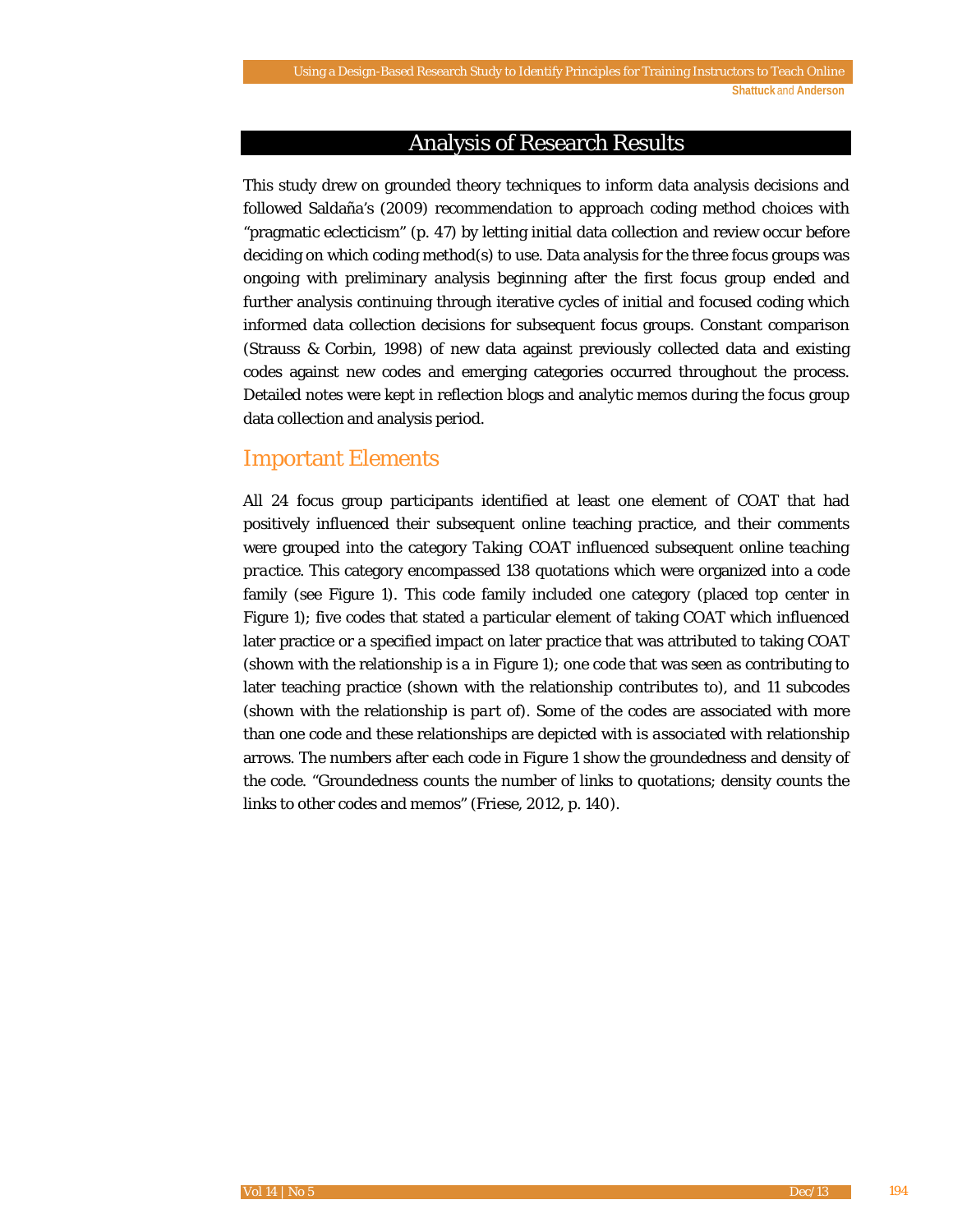Using a Design-Based Research Study to Identify Principles for Training Instructors to Teach Online **Shattuck** and **Anderson**



*Figure 1.* Concept map of responses to ways in which taking COAT influenced subsequent online teaching practice.

#### **General comments on COAT's influence on online practice.**

Two codes were populated with general comments that participants made about COAT influencing later teaching practice. Eight quotations referred to participants revisiting COAT content as reference materials for later teaching practice, and 15 quotations were general comments about COAT's influence on improving or informing later practice. These comments ranged from COAT being seen as an essential part of later online teaching success; to enhancing existing online teaching practice; to COAT being seen as a minor aid to later teaching practice. The majority of quotations (115 out of 138) were more specific about what elements of the COAT course influenced later practice and these quotations were grouped into four codes which are presented next in conjunction with their subcodes.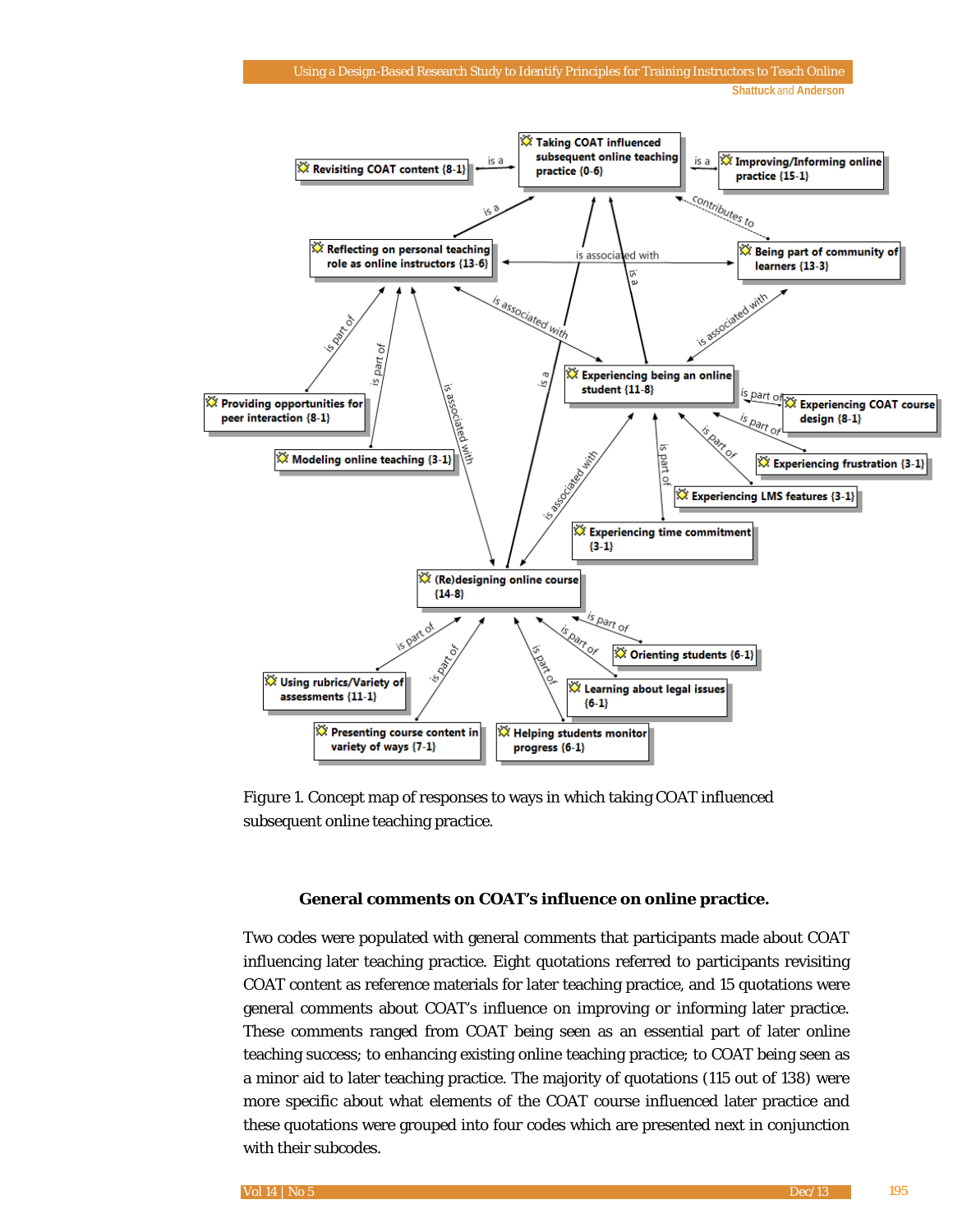#### **Experiencing being an online student.**

As shown in Figure 1, this code has four subcodes with a combined total of 28 linked quotations that were made by 16 (out of 24) focus group participants. To be included in this code, quotations had to explicitly highlight that the experience of being positioned as a student in the COAT course influenced participants' subsequent online teaching practice. These experiences could be positive or negative. The 11 quotations directly linked to the code were all positive comments about experiencing life as an online student affecting later online teaching practice. For some participants COAT was their first experience as an online student:

> I think participating as a student in the COAT training was of utmost importance. As a novice to online teaching, I really needed to be a student. Plus participating as a student opened my eyes to so many things I would have never even considered if I was just reading about these topics.

Others had taken online courses: "I have been an online student before, but this course helped me to focus on the student experience a little better because I was taking the course as an instructor wanting to provide a better experience for my students." This concept of benefiting from looking at their own teaching practice through the lens of an online student was mentioned by multiple participants; for example,

> I could see what instructional techniques worked well, and which ones did not. Being in the student role made me look at both sides of a situation. Did I as a student learn something from the exercise? Would I as an instructor get valuable feedback from this exercise. If it doesn't meet both criteria, it must be changed.

This idea of learning from what participants did not like about experiencing life as an online student in COAT was detailed more in two of the four subcodes. Three different participants described feeling frustrated by parts of their COAT experience. For one, the frustration led her to be mindful of students' possible frustration with the same element in her own courses:

> I had not been in the 'online' student role for ~7 years when I took the COAT course. I was not familiar with the learning platform used to deliver the COAT course… This unfamiliarity gave me an opportunity to become frustrated and remember many students will experience this when they are in my class.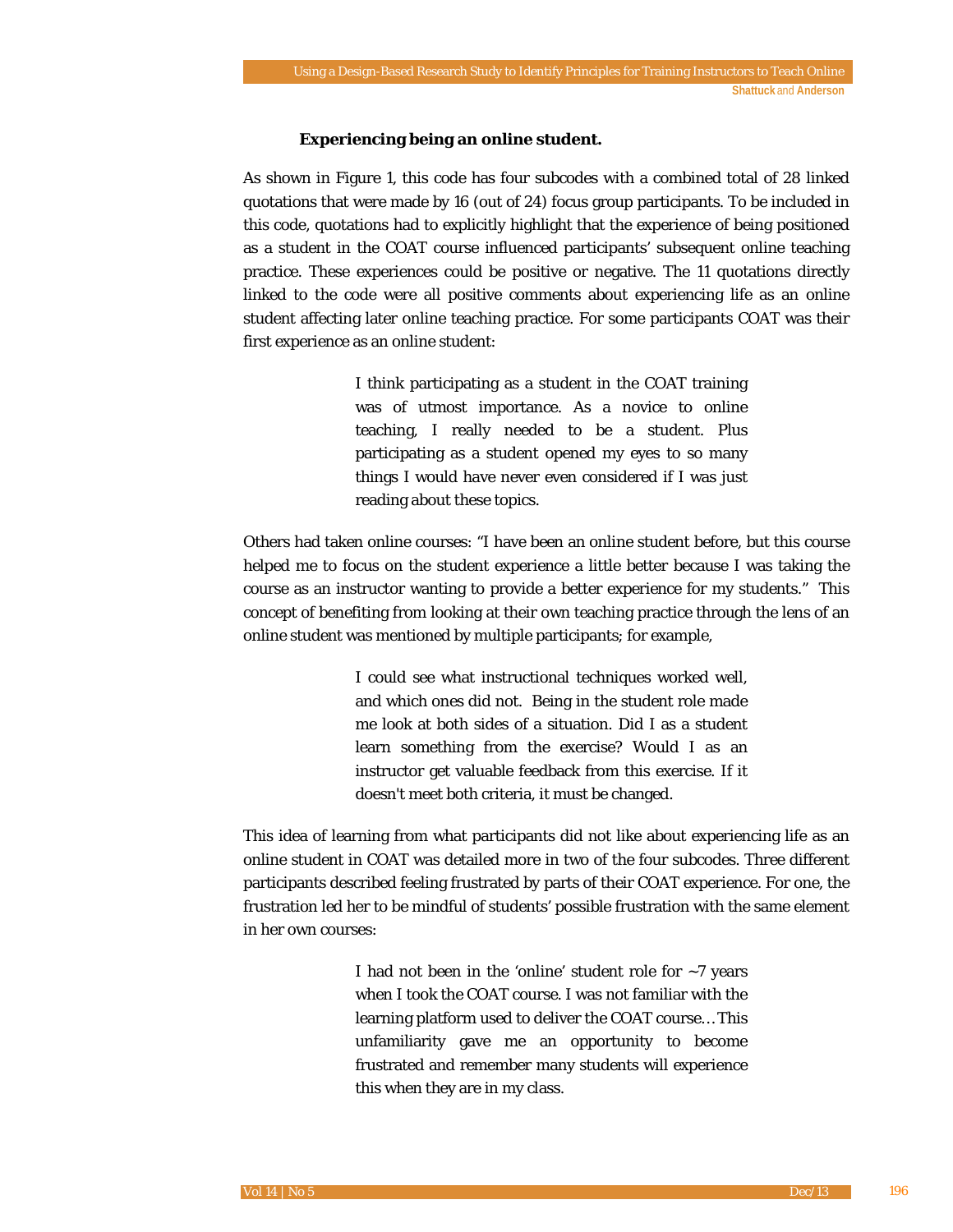This idea of negative experiences in the COAT course leading to more awareness of their own students experiencing the same feeling was also apparent in the quotations linked under the subcode *Experiencing time commitment*; for example,

> I also felt that there was an enormous amount of material presented, and was overwhelmed near the end of the class with all of the requirements. I actually went back to my classes again and rethought some of my expectations, juggling assignment positions within the time frame.

Experiencing the COAT course design as a student also led to changes in participants' later practice with eight quotations related to this idea. For example, one participant highlighted copying design features from COAT that she liked into her own courses:

> As a result of taking the COAT course I modified my own courses to incorporate some of the instructional design features from the COAT course… for example, a separate button for "Weekly Course Work," and separate folders for each week.

Three participants mentioned that COAT introduced them to features of the LMS they had been unaware of which led to them using these features in their own practice.

COAT was designed to give participants the experience of being an online student in a paced, facilitator-led, cohort-based course while learning about teaching in a similarly configured online learning environment. The code *Experiencing being an online student* and its four subcodes had 28 quotations that specifically highlighted that the way the course was purposefully structured to position participants as online students had an impact on later practice. This code is also associated with three other codes which were populated with quotations that can be seen to relate in part to participants' experience in the course as students, but primarily highlight different elements of the COAT course, some of which were expected results that aligned with the COAT project's planned outcomes, and others which were unexpected outcomes. An expected outcome was for participants to reflect on the role of an online instructor.

#### **Reflecting on personal teaching role as online instructors.**

This code and its two subcodes encompassed 24 quotations that focused on how taking the COAT course prompted participants to reflect on their role as an instructor and to make changes to both the types of activities they included in their subsequent online courses and their presence in their courses as a result of this reflection. For five participants, a key takeaway from COAT was their role shifting to being a facilitator of the learning process. Other participants discussed how COAT had made them think about their readiness for teaching in the online environment, the importance of their response time to students, how to deal with disruptive students online, and the need for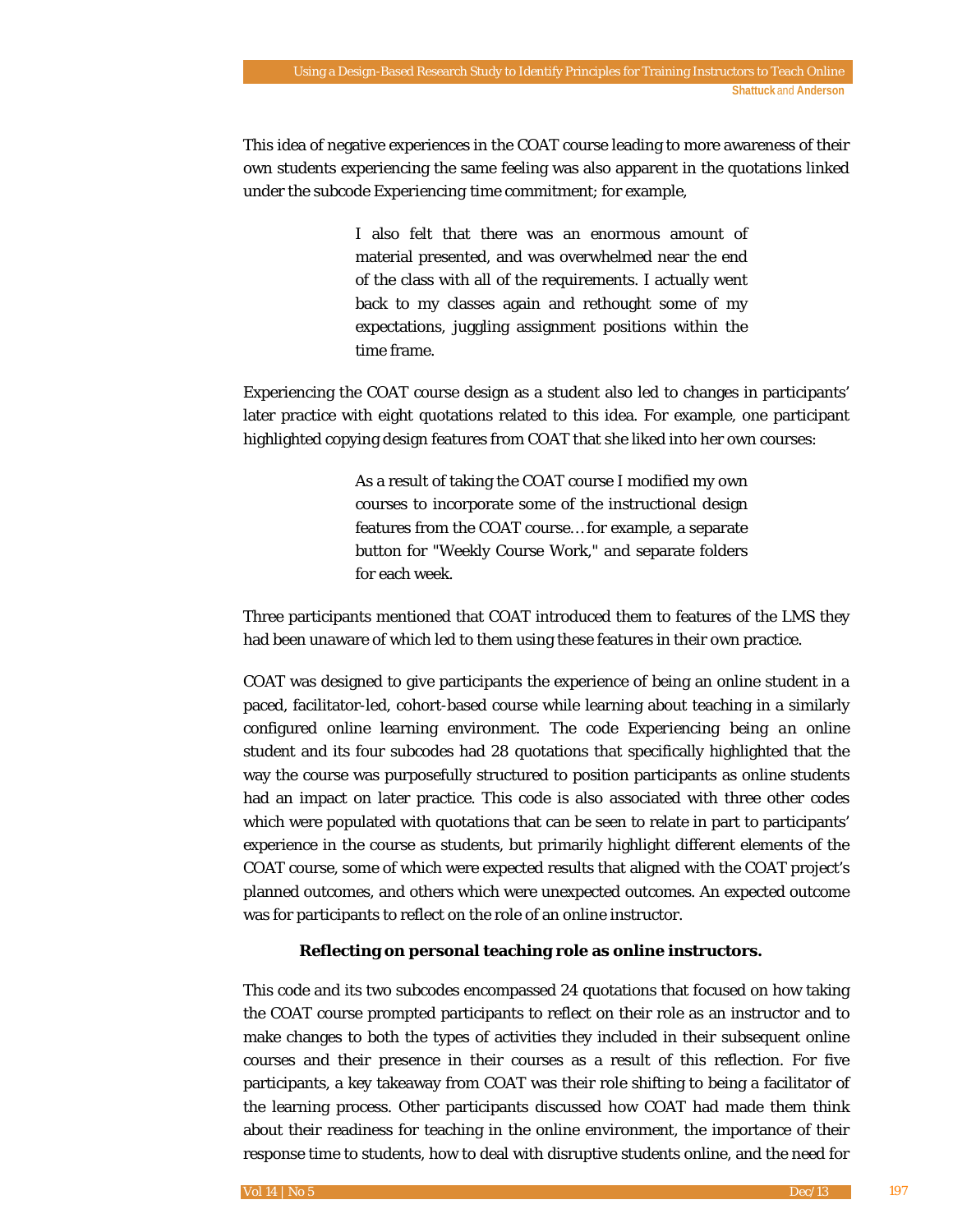setting up open-ended activities to engage students in the learning process.

A subcode that dug deeper into the idea of student engagement grouped together eight quotations about providing opportunities for peer interaction*.* Five of these quotations referred to using group work/wikis; for example,

> I was personally terrified of the idea of working in a team online, but my COAT experience was exceptional and I vowed to use team experiences whenever possible in my online courses. This has been difficult for some of my students, and some of my student evaluations have been quite negative because of the group work I require, but some of the students share the wonderful experience I got during my group work in COAT and I think the potential for this experience is worth the risk and negativity some will maintain. I feel working in an online group takes the online educational experience to a whole different level, and really represents the best of what online teaching can offer. I only wish it could be a good experience for them all.

This previous quote also demonstrates how this subcode/code can be viewed as being associated with the code *Experiencing being an online student*, as the experience of doing group work in COAT led to the participant incorporating group work into her subsequent courses which resulted in continued reflection on her teaching practice. Another subcode that is also associated with the experience of being an online student in COAT is *Modeling online teaching.* This subcode contained three quotations that referred to participants learning from the COAT facilitator modeling good online teaching practice.

### **Being part of a community of learners.**

Just over half of the focus group participants (13 out of 24) identified that a positive benefit of taking COAT was that it provided them with the opportunity to interact with other instructors who were participating in the course, and these interactions played a part in influencing later practice (shown as the relationship *contributes to* in Figure 1). For example, one participant who had not taught online prior to COAT stated: "During the COAT class I appreciated learning from other students who either had taught online already or who were teaching in real time while taking the COAT class. Their stories and examples were invaluable." Participants who had already taught online before COAT also found being part of a community of instructors/learners beneficial: "I agree, the COAT course gave me a place to talk to other teachers, to troubleshoot issues with likefolks. We do tend to teach in isolation." Participants also expressed the wish that the community of learners had survived the end of the course. This desire to interact with other instructors separate from the assigned course curriculum or discussion prompts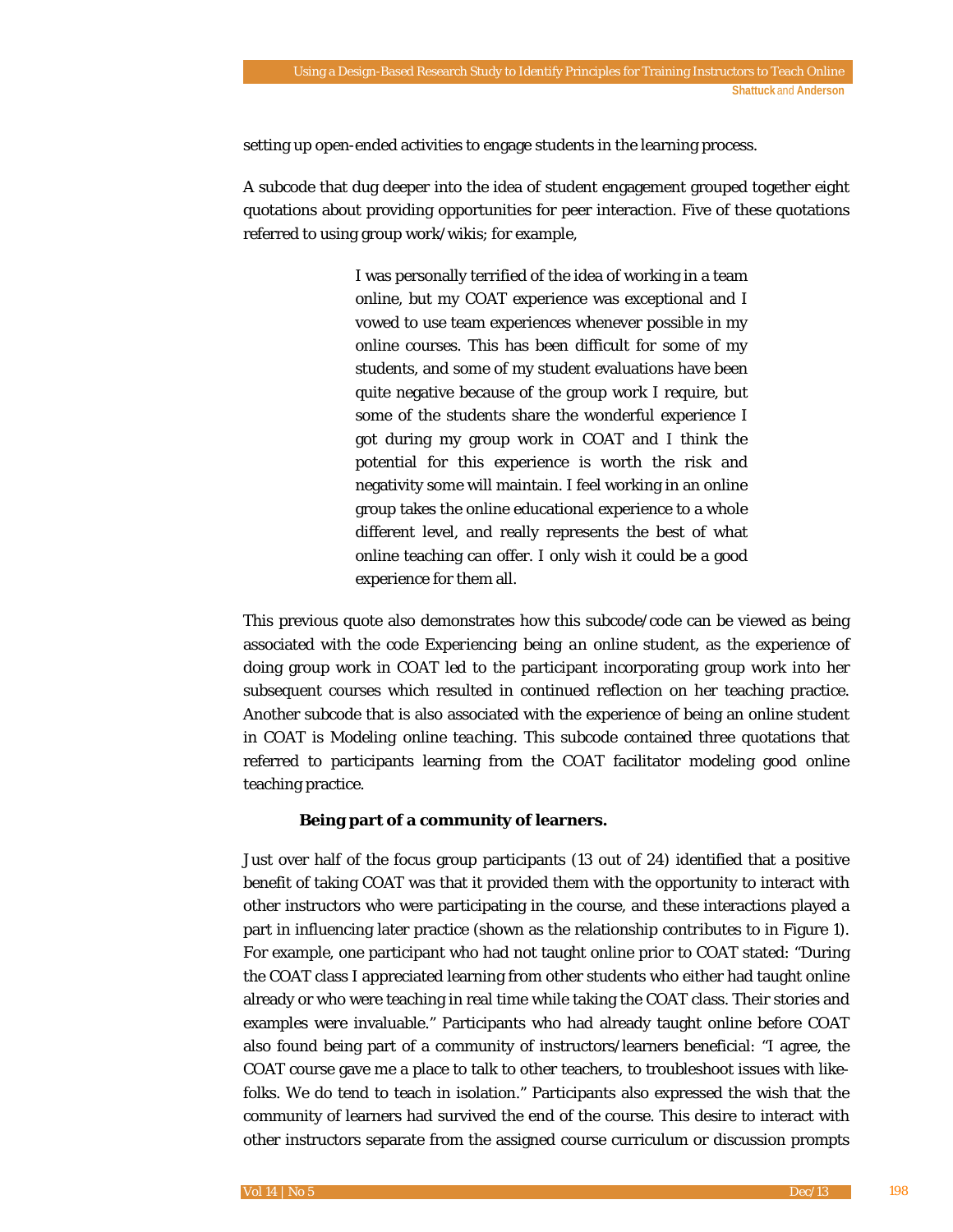was demonstrated in the focus groups with the many side discussions that took place between focus group participants that were not directly related to the focus group discussion prompts.

# Unimportant or Misleading Elements

Focus group participants were asked to discuss any elements of the COAT course that were unimportant or misleading. Seven people stated that they could not identify any such elements, and six participants identified a variety of elements that they found less helpful or even misleading. There were few commonalities among these elements with individual participants identifying different aspects of the course ranging from student integrity information to the choice of textbook. Other participants made comments that were critical of the COAT course, though not coded as identifying unimportant or misleading elements. For example, constructive criticism in the form of recommendations was made with comments ranging from what was seen as an overwhelming amount of work to improvements to the course design. In addition to providing feedback on the COAT course, participants made suggestions on further training or networking opportunities that the COAT project should consider.

### **Discussion**

In order to reflect on the categories and codes that emerged from the data analysis phase, metaphors were used to abstract the findings to a more conceptual level. Metaphors of immersion in a foreign/alien culture and of COAT being a pebble making ripples in pools of practice led to a further review of relevant literature.

# Immersion in an Online Learning Environment

Two-thirds (16 out of 24) of focus group participants identified that their experience of being an online student in the COAT course had influenced their subsequent online teaching practice. Their comments about seeing an online course from a student's perspective, experiencing frustration with the course navigation, and feeling overwhelmed resonated with a metaphor of how making the transition to online learning and teaching can be compared to living in a foreign country. Being immersed in a new environment and faced with a different culture can first cause frustration, confusion, self-doubt, and fear that can then lead to rethinking what is taken for granted as *normal* or *commonplace* behaviors. In a similar way, moving from a campus-based to an online learning environment can be a discombobulating experience that can make instructors question what they feel they know as *truths* about teaching and learning. Brookfield (1993) argued that "experiencing what it feels like to learn something unfamiliar and difficult is the best way to help teachers empathise with the emotions and feelings of their own learners as they begin to traverse new intellectual terrains" (p. 21). The findings from the COAT alumni research study extends this idea to experiencing what it feels like to learn something *in an unfamiliar and difficult*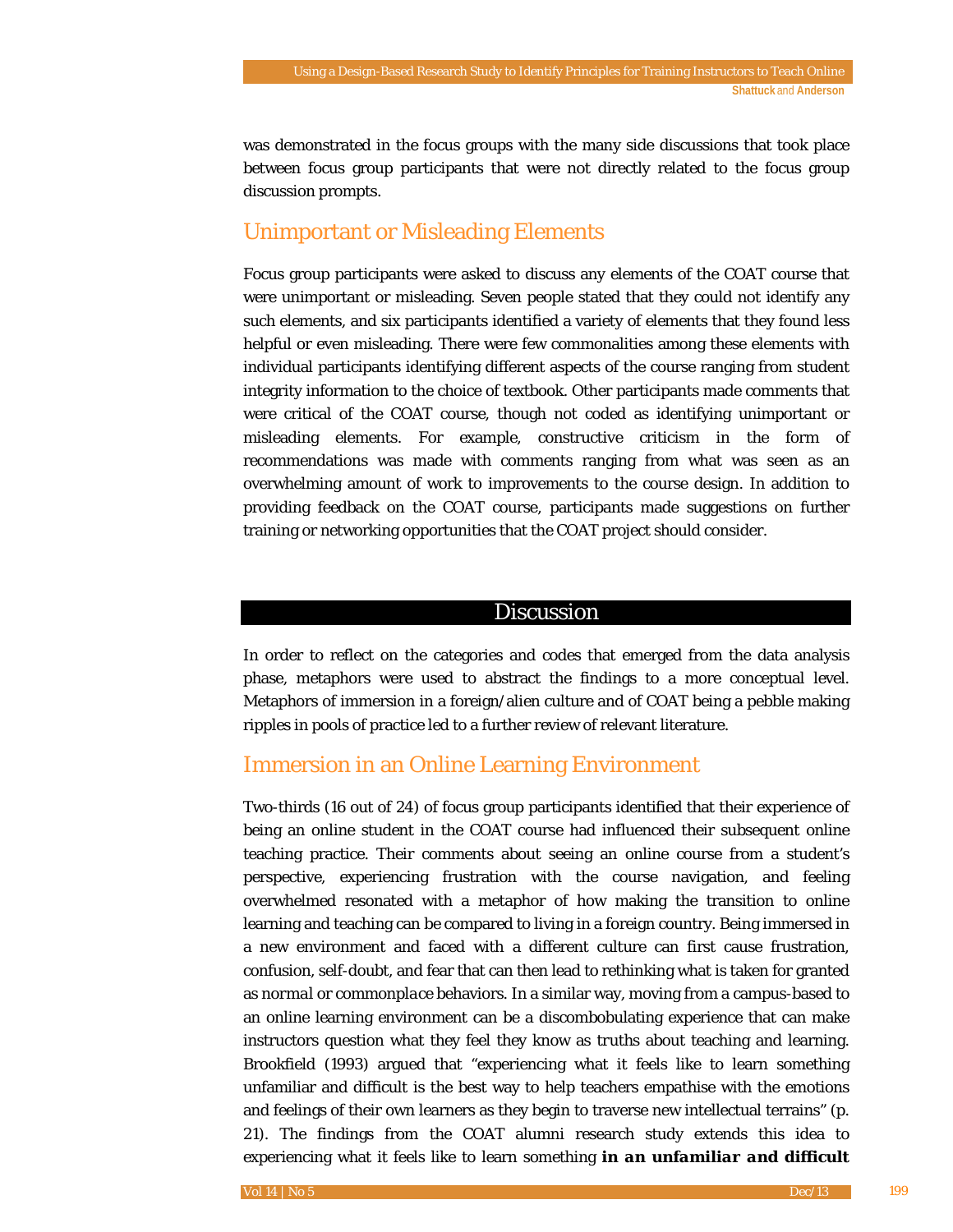*learning environment* is the best way to help instructors approach their subsequent online teaching from a more student-centered perspective.

This idea of comparing learning how to behave in new academic environments to immersion in new cultures is not original, and examples can be found in the literature of situated learning and communities of practice. For example,

> To talk about academic disciplines, professions, or even manual trades as communities or cultures will perhaps seem strange. Yet communities of practitioners are connected by more than their ostensible tasks. They are bound by intricate, socially constructed webs of belief, which are essential to understanding what they do (Geertz, 1983). The activities of many communities are unfathomable, unless they are viewed from within the culture…. In a significant way, learning is, we believe, a process of enculturation. (Brown, Collins, & Duguid, 1989, p. 33)

COAT participants, as adult learners, found that the sometimes frustrating experience of being situated as a student within an unfamiliar, authentic online learning environment contributed to them rethinking their teaching practice.

The instructional approach of learning from the COAT facilitator modeling online teaching practice was informed by Bandura's (1977) social learning theory. This approach aligns with cognitive apprenticeship (Brown, Collins, & Duguid, 1989). The idea of apprenticeship also appears in research focused on the teaching beliefs and practices of higher education instructors with Kane, Sandretto, and Heath (2002) arguing that

> As preparation for teaching, university academics can be said to have completed an 'apprenticeship of observation' during their years as undergraduate and graduate students (Lortie, 1975). Their beliefs and conceptions of good teaching are a result of this apprenticeship and a 'trial by fire' in the lecture theatre, classroom, or laboratory. (p. 199)

Teaching online adds a new dimension to this *trial by fire*, and one focus group participant's comments echoed the ideas in the above quotation:

> I second the point about experiencing an online class as a student. We all sat in the traditional classroom, so we know what takes place - what we like and what we didn't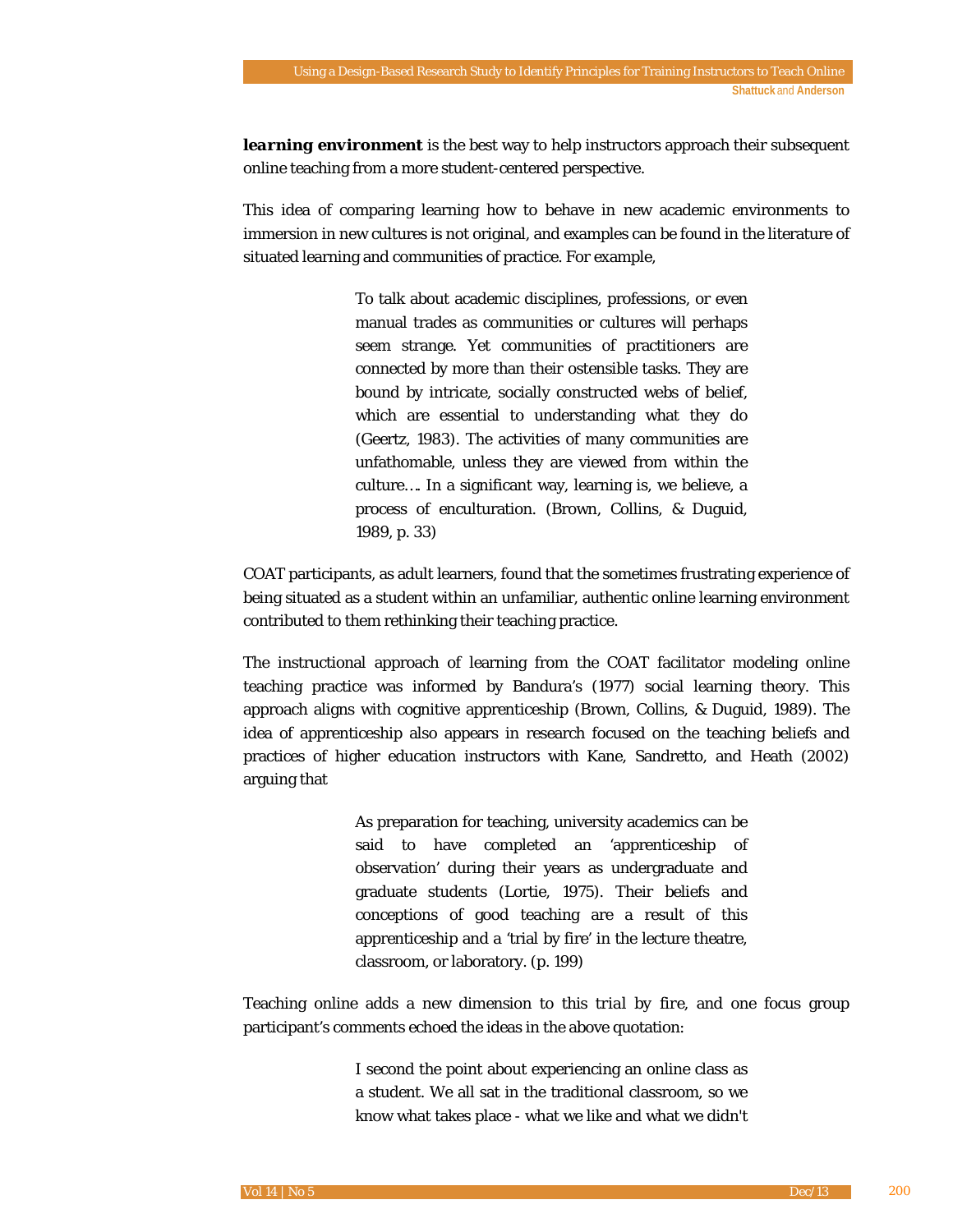like. An instructor who has not taken an online class is at a real disadvantage.

Being situated as a student in an online course, that had content focused on online teaching theories and practice, allowed participants to observe the COAT facilitator model online teaching skills and strategies while she also participated in discussions about what she was doing and why she was doing certain actions.

In addition to learning from the COAT facilitator, alumni also learned from the other COAT participants, especially those who had prior online teaching experience. Over half of the focus group participants (13 out of 24) identified that taking COAT provided them with the opportunity to interact with other instructors and these interactions played a part in influencing later practice. The code *Being part of a community of peers* that emerged from the analysis of the data in this study is not a new concept and is embedded in the literature on communities of practice (CoP). Hildreth and Kimble (2008) argued that "Teaching is a very personal and 'individual' activity, yet teachers benefit greatly from links with other teachers, both with colleagues in their own establishment and with colleagues in the wider teaching community" (p. x).

Reflection on the learning that occurred in the community of COAT peers while they were immersed in an authentic online learning environment as students led to a review of the literature on situated cognition (Brown, Collins, & Duguid, 1989); CoP (Lave & Wenger, 1991); practice fields (Barab & Duffy, 2000, 2012); and collectives, networks, and groups (Dron & Anderson, 2007). Lave and Wenger (1991), in their book on situated learning, introduced CoP as nonacademic learning environments where novices learn from more experienced practitioners through legitimate peripheral participation, a form of apprenticeship. CoP as a concept has been applied to many fields since its inception, and Hildreth and Kimble (2008) considered it to have evolved into an "umbrella term" (p. xi) that now covers a range of group types with similar characteristics of being informal learning environments with voluntary membership of people interested in discussing practice and learning from each other while sharing resources and knowledge in a specific area. This knowledge is often tacit in nature.

Andriessen (2005), in his research into the classification of knowledge community archetypes, concluded that "the same term of 'community of practice' has been applied to different types of communities, that is, to strategic communities, to informal communities and to informal networks" (p. 209). According to Dron and Anderson (2007) "individuals join Networks to associate with others of like interest or vocation, or who know more, or who would like to learn similar things" (p. 2461). They differentiate between groups as formal, structured, closed phenomena and networks as being informal, unstructured, and open. The COAT course is an example of a group and the COAT Facebook presence that was created by a COAT participant, independent from the COAT project, is an example of an emerging network. The unexpected, off-topic, side discussions in the focus groups were a demonstration of COAT alumni's desire to network informally.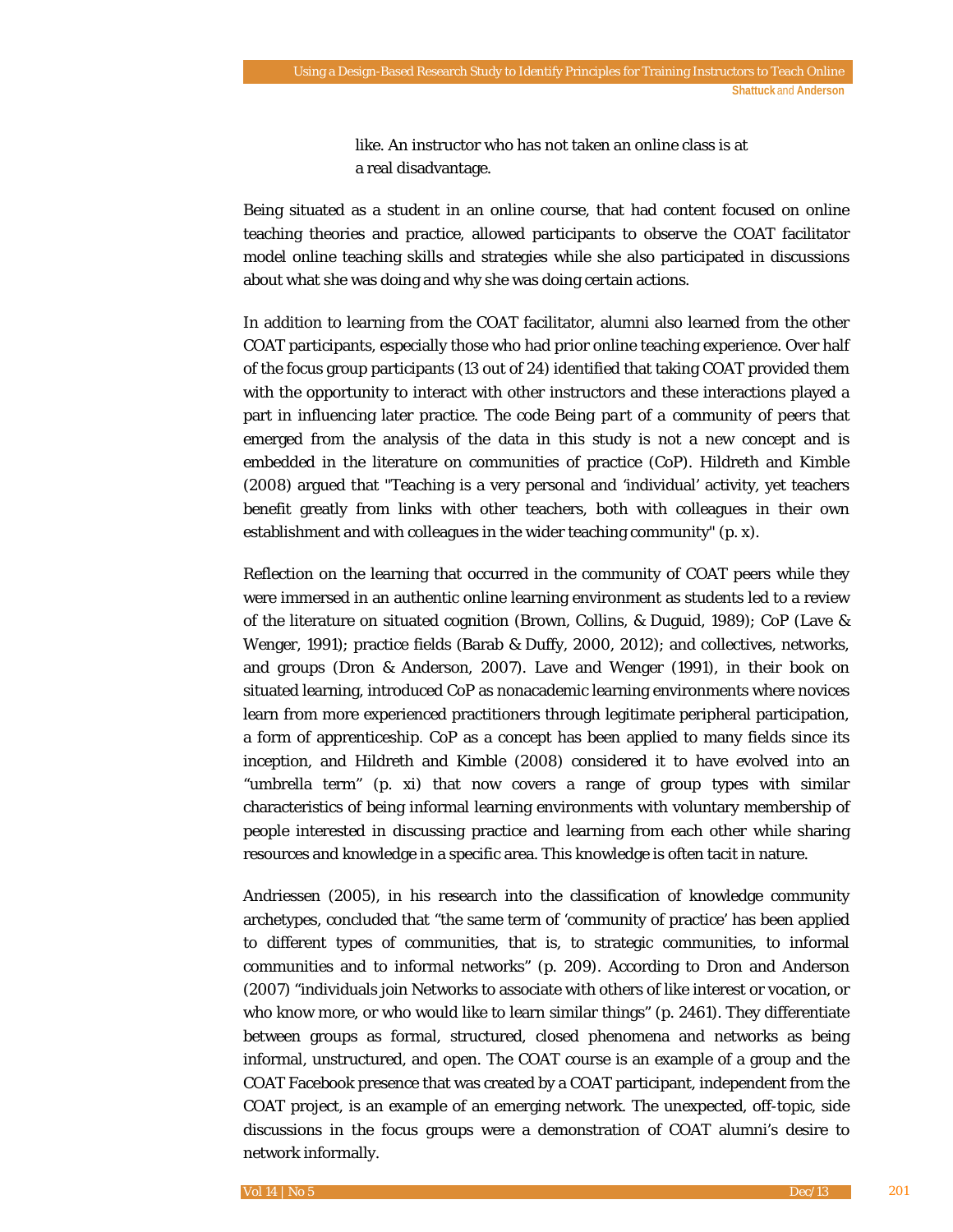In a similar manner, using Barab and Duffy's (2012) definition of educational practice fields, "Contexts in which learners, as opposed to *legitimate participants*, can practice the kinds of activities that they will encounter outside of school" (p. 34), COAT can be seen to be a type of practice field where participants practice online teaching and learning activities and skills separate from their real-life teaching situations. However, what is missing from this picture of COAT as a practice field is the reality that COAT participants were also already legitimate participants in communities of educators, and some had extensive prior online teaching experience which was demonstrated in the learning afforded by the community of peers. Figure 2 draws together ideas of formal, semistructured, and informal learning spaces in relation to the concept that emerged from this study of immersion in an online learning environment helping participants become enculturated into the practice of online teaching and learning. In Figure 2, the left oval represents COAT participants being positioned as students in an authentic, structured, facilitator-led training course. Within that learning space, opportunities were designed for semistructured peer-to-peer discussions in the Cyber Café where colleagues, with varying levels of experience of online teaching, gathered around topics of their own choosing. Experiences with elements within the formal COAT course and the semistructured internal network of peers were identified as influencing later teaching practice. The area to the right of Figure 2 represents informal learning spaces that COAT alumni, as practitioners in the workplace and as members of communities of online educators, may choose to join to network and contribute to communities of practice.



*Figure 2.* Networks of practice.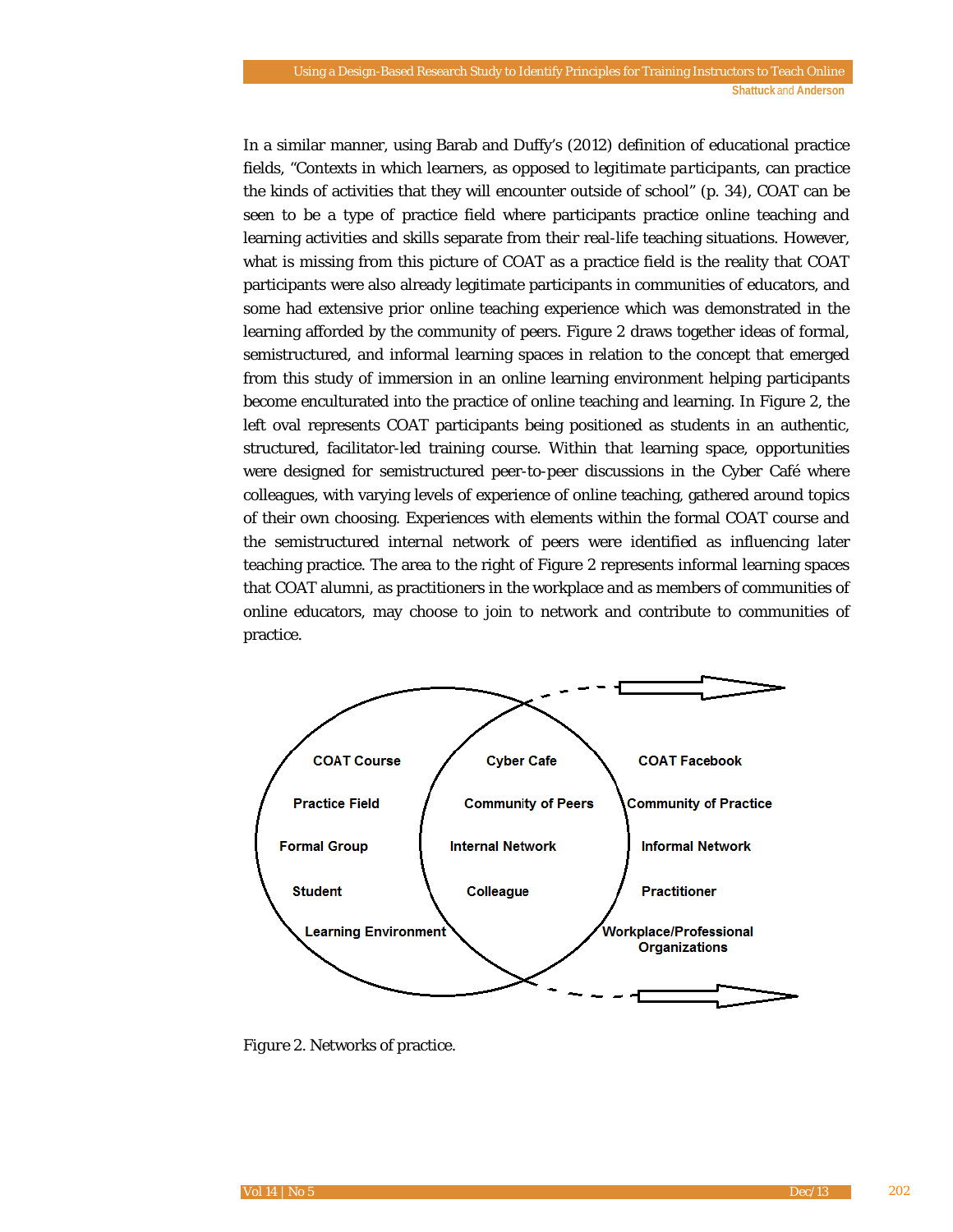The first principle for designing training for online instructors emerged from the concept of being immersed in an unfamiliar online learning environment:

> Training for online instructors should be designed using a situated learning perspective that positions instructors as students in an authentic learning environment that is similar to the targeted teaching environment.

The recommendations that participants made for COAT to consider training for online teaching in nonLMS learning environments resonate with this design principle as the authentic learning environment could include any number of new and emerging learning technologies and social media. It is important to stress that all the design principles that emerged from this study are situational principles for designing faculty training. "Situational principles are ones that are not universal – they only apply in some situations. They exist on a continuum from situations that are very common (close to universal) to ones that are highly local (apply very rarely)" (Reigeluth & Carr-Chellman, 2009, p. 57). By including the voices of the diverse professionals who participated in COAT, it is hoped that practitioners working in similar situations to the instructors who participated in this study will find these design principles useful and possibly transferable to their teaching and learning environments.

### Pools of Practice

All 24 focus group participants identified at least one element of COAT that influenced their subsequent online teaching practice*.* A primary influence was on course (re)design with 18 focus group participants making comments on how taking COAT had influenced their subsequent online course development, design, and redesign. Research participants also identified other influential elements of COAT such as learning about LMS features, pedagogy, online instructor role, and so on. In addition, other influences on online teaching practice were identified such as prior teaching experiences, other professional development opportunities, and institutional input. Using the metaphor of the COAT course being one of many pebbles making ripples in individual pools of practice helped to conceptualize some of the ideas captured in the data analysis. In the same way that a pebble is a concrete object with defined edges, COAT is a specific course with defined learning outcomes. The number and type of ripples from a pebble being thrown into a pool may be expected or unexpected depending on the situational circumstances. The impact of COAT on an individual's practice may align with the defined learning outcomes of the training, but may be unexpected depending on the instructor and the teaching context. Figure 3 portrays that a training course such as COAT is one of many possible influences on the professional practice of individual instructors and that the ripples from a training course are diverse, specific to a particular teaching context, and may be unanticipated. Figure 3 shows some examples of other possible influences on practice, but more *pebbles* are possible depending on the instructor's prior and current learning and work-related experiences.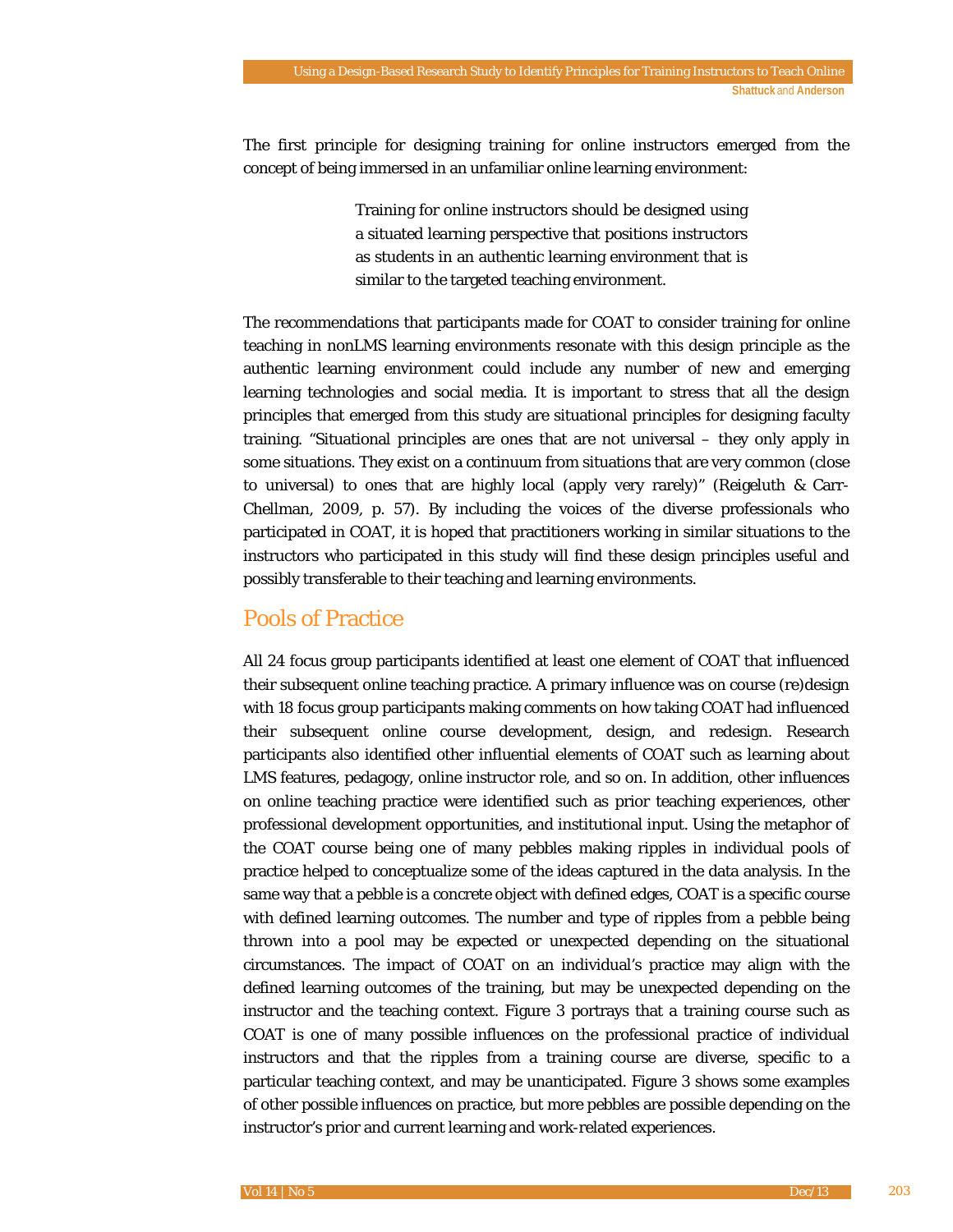

*Figure 3.* Individual pool of practice.

### **(Re)designing online courses.**

COAT was designed to prepare instructors to teach predesigned courses, and, although basic instructional design principles were introduced in the COAT course, the emphasis of the COAT content was on the delivery, not on the design of online courses. Some participants in this research study were disappointed with the lack of emphasis on designing courses. The data collected in this study highlighted that for many instructors course design issues were one of their major concerns, as they are asked to design and then teach online courses with limited, and sometimes nonexistent, prior online teaching and instructional design experience or institutional support. Second, instructors have an almost implicit responsibility to customize the course to meet the divergent and particular needs of students, thus many both want to and feel a responsibility to edit and improve existing courses that they are hired to teach. The assumption of the COAT project that participants would teach courses predesigned by teams proved to be incorrect. The findings demonstrated that COAT's impact was broader than planned with an unexpected outcome being that a key takeaway from the COAT course was its impact on participants' (re)designing online courses which highlighted the need for attention within the COAT project for offering optional skill development in course design. Participants in this study made suggestions that COAT could consider on how course design could be further explored either in the current course or in potential advanced courses.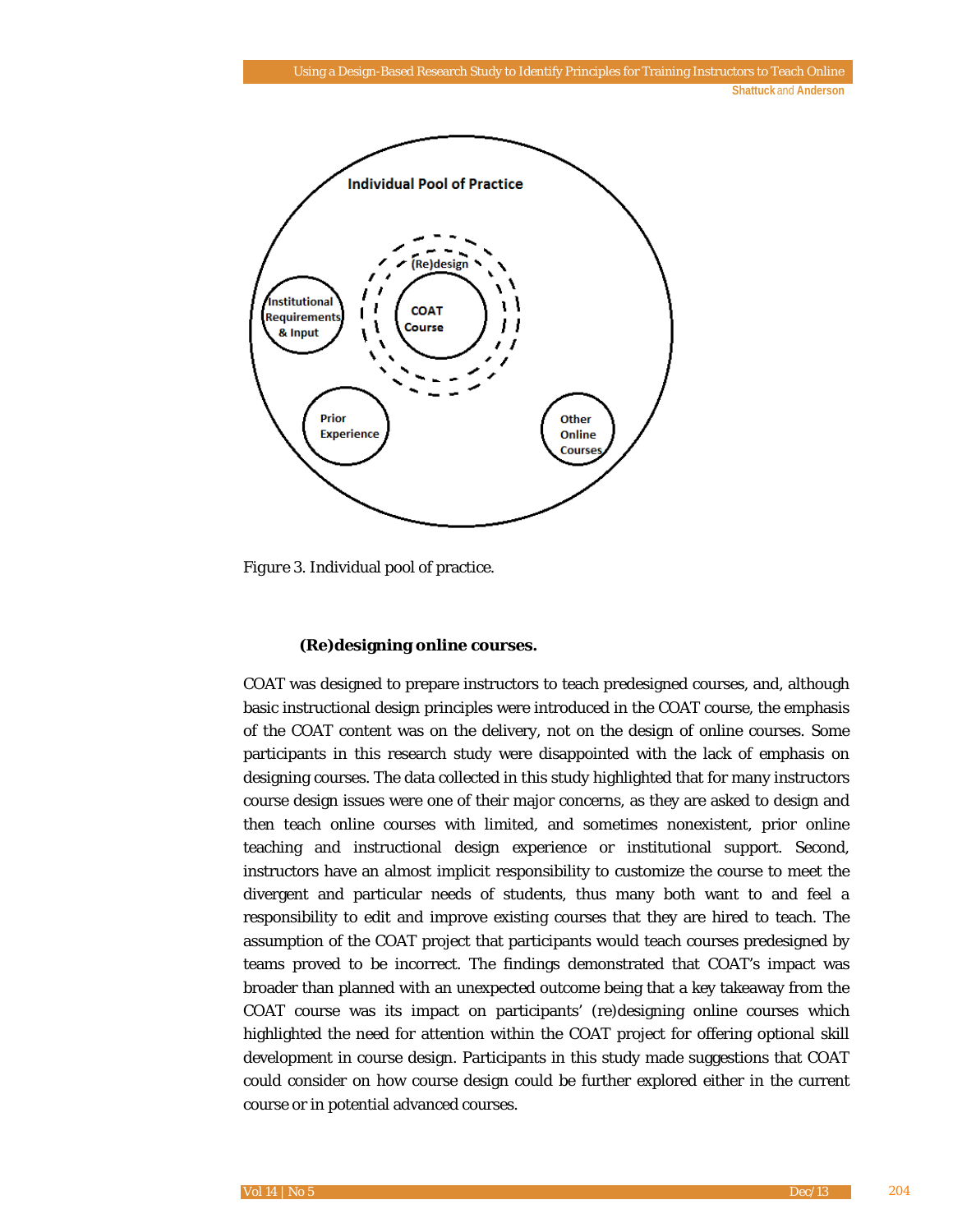### **Other professional practice.**

Another unexpected outcome of participating in the COAT course was the impact the training had on professional practices other than online teaching practice. Four focus group participants commented that COAT had affected their campus-based teaching practice. In addition to COAT's impact on campus-based teaching, six focus group participants said COAT had impacted their nonteaching practice in the areas of instructional design, managing online programs, and training faculty.

The second principle for designing training for online instructors emerged from the findings on unexpected outcomes from taking COAT:

> Training for online instructors should prepare participants for diverse teaching situations which might include requirements to (re)design online courses and opportunities to teach in emerging learning environments.

### Conclusion

The COAT project originated in the desire of a group of instructional designers, online faculty, and administrators from various institutions to collaboratively tackle the growing problem of how to best provide quality, accessible training for instructors who are making the transition to online teaching. Using a DBR methodological approach within an overall interpretivist research paradigm, this study evaluated whether the content, structure, and instructional approaches of the COAT course effectively helped instructors teach their subsequent online courses. Research participants identified that the experience of being situated as students in an authentic online course focused on online teaching and learning positively influenced their later online teaching, campusbased teaching, and nonteaching professional practice. This study provided detailed feedback for the COAT project, and the design principles that emerged from this study may be of interest to researchers and professionals who are involved in developing training for instructors who teach online. The findings from this study expand knowledge and contribute to the research literature on training for both experienced and inexperienced online instructors. Other recent studies focused on training for online instructors have resulted in similar findings to this study (see, for example, Eliason & Holmes, 2010; Kukulska-Hulme, 2012; MacDonald, 2010; McQuiggan, 2011; Storandt, Dossin, & Piacentini Lacher, 2012; Terantino & Agbehonou, 2012). By combining the findings from these research studies that were conducted in different contexts, the resulting design principles become more grounded in diverse situations and learning environments thus adding to the likelihood of transferability as effective design principles and practices to additional contexts.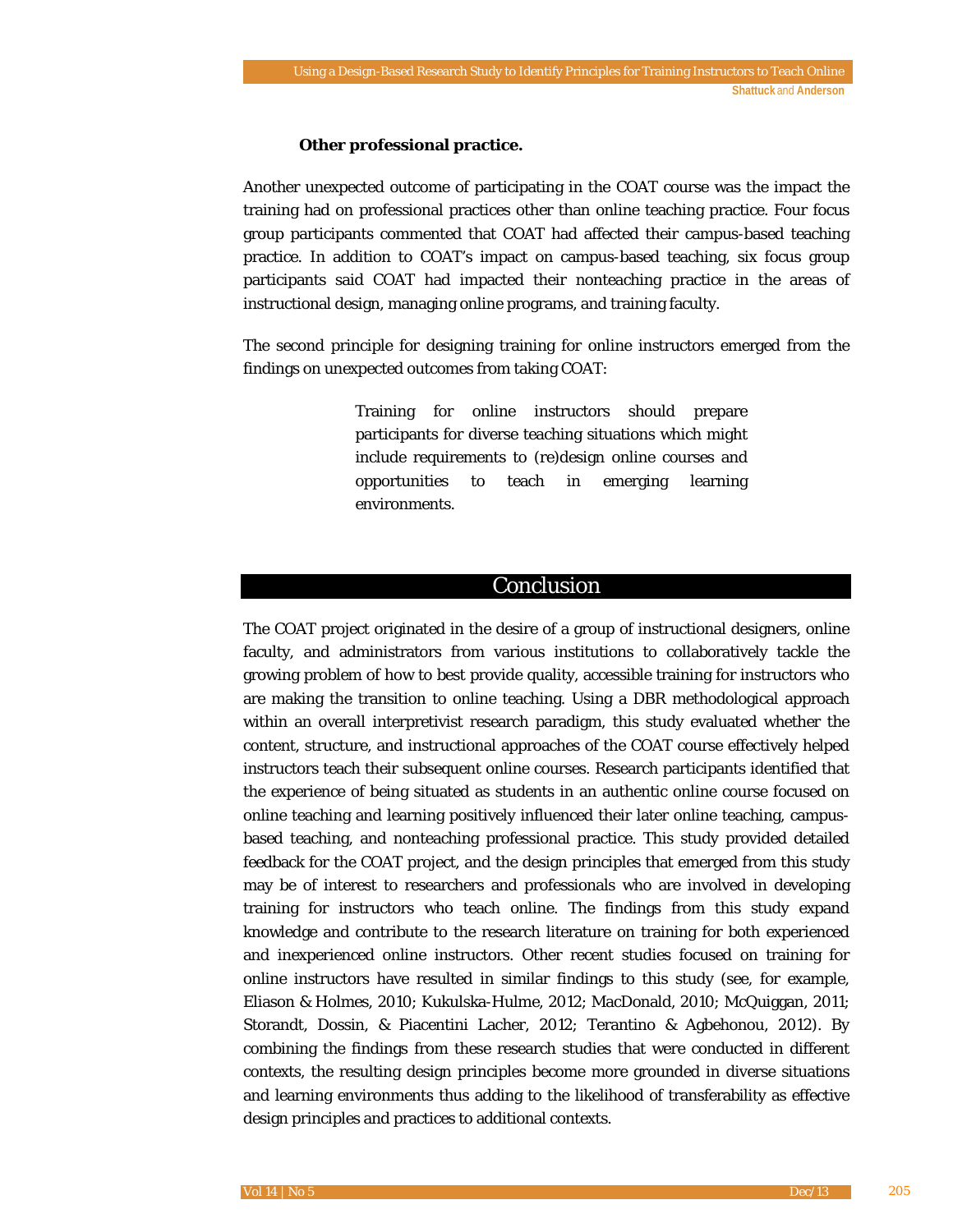### References

- Amiel, T., & Reeves, T. C. (2008). Design-based research and educational technology: Rethinking technology and the research agenda. *Educational Technology and Society, 11*(4), 29-40. Retrieved from [http://www.ifets.info/journals/11\\_4/3.pdf](http://www.ifets.info/journals/11_4/3.pdf)
- Anderson, T., & Shattuck, J. (2012). Design-based research: A decade of progress in education research? *Educational Researcher, 41*(1), 16-25. doi:10.3102/0013189X11428813
- Andriessen, J. H. E. (2005). Archetypes of knowledge communities. In P. Van Der Besselaar, G. De Michelis, J. Preece, & C. Simone (Eds.), *Communities and technologies 2005: Proceedings of the second communities and technologies conference, Milano 2005* (pp. 191-213). The Netherlands: Springer.
- Bandura, A. (1977). *Social learning theory*. Englewood Cliffs, NJ: Prentice-Hall.
- Barab, S. A., & Duffy, T. M. (2000). From practice fields to communities of practice. In D. H. Jonassen & S. M. Land (Eds.), *Theoretical foundations of learning environments* (pp. 25-55). Mahwah, NJ: Lawrence Erlbaum Associates.
- Barab, S. A., & Duffy, T. M. (2012). From practice fields to communities of practice. In D. H. Jonassen & S. M. Land (Eds.), *Theoretical foundations of learning environments* (2nd ed., pp. 29-65). New York, NY: Routledge.
- Barab, S. A., & Squire, K. (2004). Design-based research: Putting a stake in the ground. *Journal of the Learning Sciences, 13*(1), 1-14. doi.10.1207/s15327809jls1301\_1
- Bell, P. (2004). On the theoretical breadth of design-based research in education. *Educational Psychologist, 39*(4), 243-253. doi:10.1207/s15326985ep3904\_6
- Brookfield, S. (1993). Through the lens of learning: How the visceral experience of learning reframes teaching. In D. Boud, R. Cohen, & D. Walker. (Eds). *Using experience for learning* (pp. 21-32). Bristol, PA: The Society for Research into Higher Education & Open University Press.
- Brown, A. (1992). Design experiments: Theoretical and methodological challenges in creating complex interventions in classroom settings. *The Journal of the Learning Sciences, 2*(2), 141-178. doi.10.1207/s15327809jls0202\_2
- Brown, J. S., Collins, A., & Duguid, P. (1989). Situated cognition and the culture of learning. *Educational Researcher, 18*(1), 32–42. Retrieved from <http://edr.sagepub.com/content/18/1/32>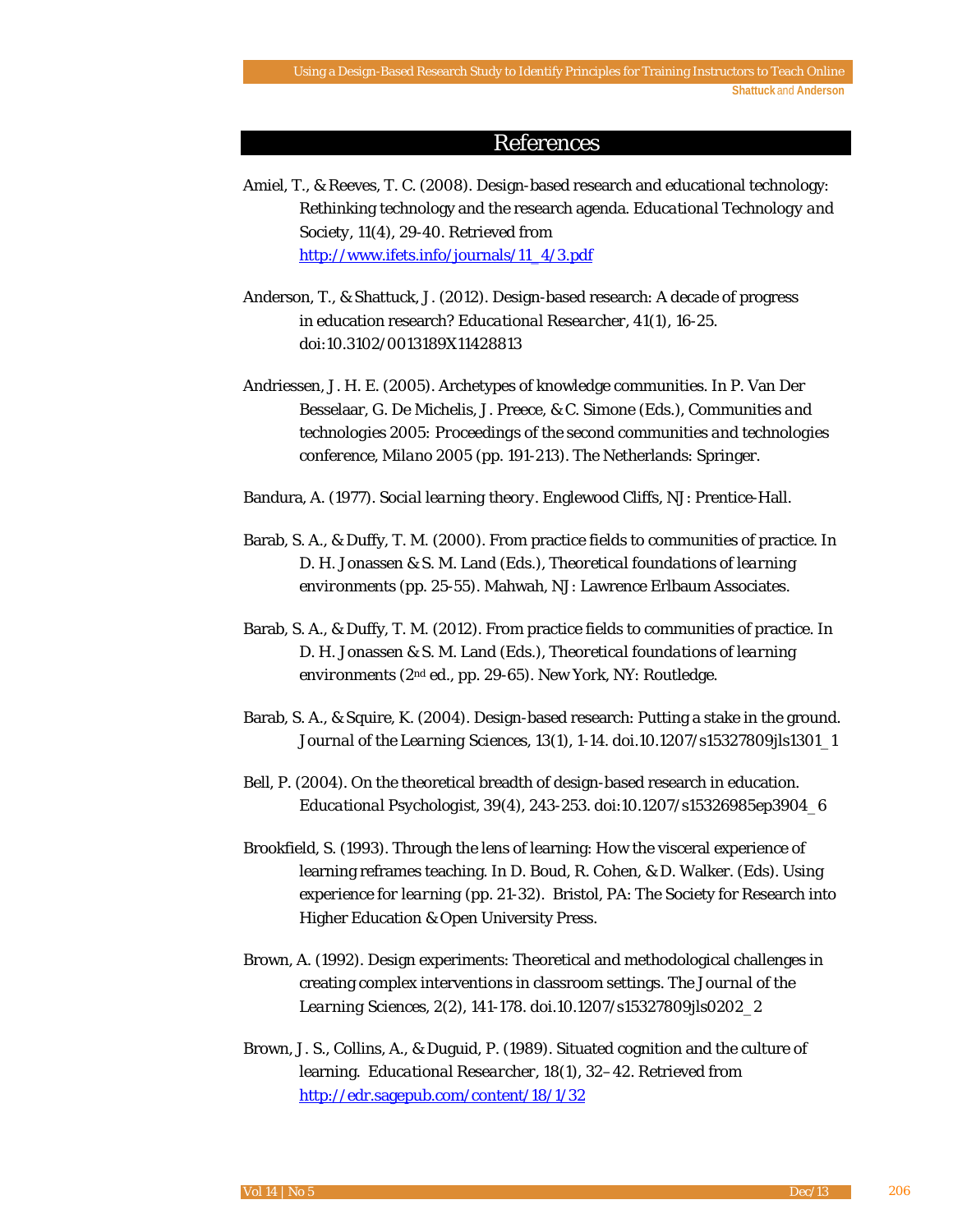- Cohen, L., Manion, L., & Morrison, K. (2007). *Research methods in education* (6th ed.). New York, NY: Routledge.
- Collins, A., Joseph, D., & Bielaczyc, K. (2004). Design research: Theoretical and methodological issues. *Journal of the Learning Sciences, 13*(1), 15-42. doi.10.1207/s15327809jls1301\_2
- Crotty, M. (1998). *The foundations of social research: Meaning and perspective in the research process*. Thousand Oaks, CA: Sage.
- Dede, C., Ketelhut, D. J., Whitehouse, P., Breit, L., & McCloskey, E. M. (2009). A research agenda for online teacher professional development. *Journal of Teacher Education*, *60*(1), 8-19. doi:10.1177/0022487108327554
- Denzin, N. K., & Lincoln, Y. S. (2011). Introduction: The discipline and practice of qualitative research. In N. K. Denzin & Y. S. Lincoln (Eds.), *The Sage handbook of qualitative research* (4th ed., pp. 1-19). Thousand Oaks, CA: Sage.
- Design-Based Research Collective. (2003). Design-based research: An emerging paradigm for educational inquiry. *Educational Researcher, 32*(1), 5-8. doi.10.3102/0013189X032001005
- Dron, J., & Anderson, T. (2007). Collectives, networks and groups in social software for e-learning. In T. Bastiaens & S. Carliner (Eds.), *Proceedings of World Conference on E-Learning in Corporate, Government, Healthcare, and Higher Education 2007* (pp. 2460-2467). Chesapeake, VA: AACE.
- Dubins, B. H., & Graham, M. B. (2009, August). *Training instructors to teach online: Research on competencies/best practices.* Paper presented at the 25th Annual Conference on Distance Teaching and Learning, Madison, WI. Retrieved from [http://www.uwex.edu/disted/conference/Resource\\_library/proceedings/09\\_2](http://www.uwex.edu/disted/conference/Resource_library/proceedings/09_20433.pdf) [0433.pdf](http://www.uwex.edu/disted/conference/Resource_library/proceedings/09_20433.pdf)
- Eliason, S. K., & Holmes, C. L. (2010). Reflective practice and inquiry in professional development for online teaching. *MERLOT Journal of Online Teaching and Learning, 6*(2), 454-465. Retrieved from [http://jolt.merlot.org/vol6no2/eliason\\_0610.pdf](http://jolt.merlot.org/vol6no2/eliason_0610.pdf)
- Friese, S. (2012). *Qualitative data analysis with Atlas.ti.* Thousand Oaks, CA: Sage.
- Guskey, T. R. (2000). *Evaluating professional development.* Thousand Oaks, CA: Corwin Press.
- Hildreth, P., & Kimble, C. (2008). Introduction and overview. In C. Kimble, P. Hildreth, & I. Bourdon (Eds.), *Communities of practice: Creating learning environments*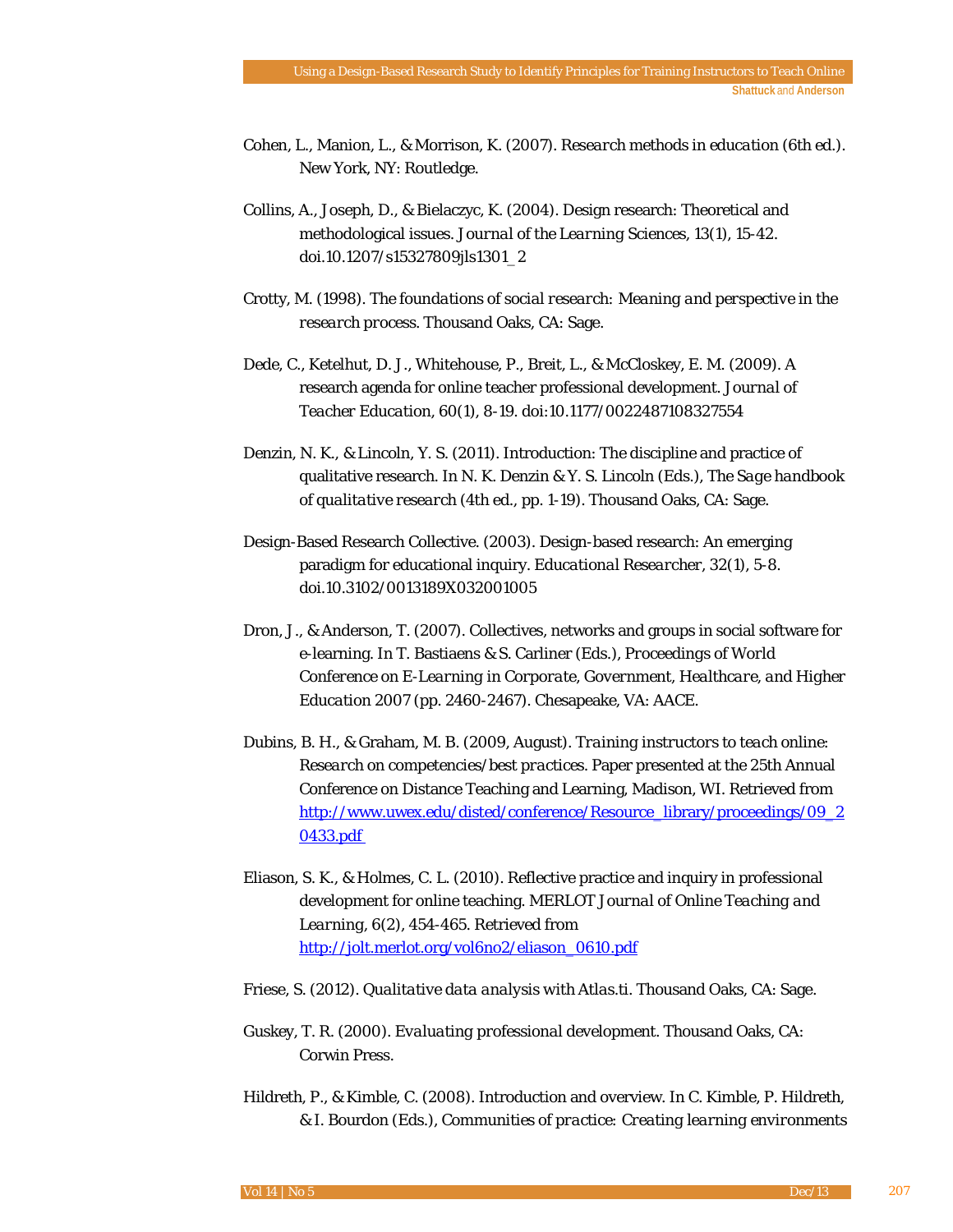*for educators, Volume 1* (pp. ix-xix). Charlotte, NC: Information Age Publishing.

- Kane, R., Sandretto, S., & Heath, C. (2002). Telling half the story: A critical review of research on the teaching beliefs and practices of university academics. *Review of Educational Research, 72*(2), 177-228. Retrieved from <http://rer.sagepub.com/content/72/2/177.short>
- Ketelhut, D. J., McCloskey, E. M., Dede, C., Breit, L, A., & Whitehouse, P. L. (2006). Core tensions in the evolution of online teacher professional development. In C. Dede (Ed.), *Online professional development for teachers: Emerging models and methods* (pp. 237-263). Cambridge, MA: Harvard Education Press.
- Koro-Ljungberg, M., Yendol-Hoppey, D., Smith, J. J., & Hayes, S. B. (2009). (E)pistemological awareness, instantiation of methods, and uninformed methodological ambiguity in qualitative research projects. *Educational Researcher, 38*(9), 687-699. doi:10.3102/0013189X09351980
- Krueger, R. A. (1988). *Focus groups: A practical guide for applied research.* London, United Kingdom: Sage.
- Krueger, R. A., & Casey, M. A. (2009). *Focus groups: A practical guide for applied research* (4th ed.)*.* Thousand Oaks, CA: Sage.
- Kukulska-Hulme, A. (2012). How should the higher education workforce adapt to advancements in technology for teaching and learning? *The Internet and Higher Education, 15*(4), 247-254. doi:10.1016/j.iheduc.2011.12.002
- Lave, J., & Wenger, E. (1991*). Situated learning: Legitimate peripheral participation*. New York, NY: Cambridge University Press.
- MacDonald, J. (2010). Activity design in online professional development for university staff. *European Journal of Open, Distance and E-Learning, 1.* Retrieved from [http://www.eurodl.org/materials/contrib/2010/Janet\\_Macdonald.pdf](http://www.eurodl.org/materials/contrib/2010/Janet_Macdonald.pdf)
- McKenney, S. E., & Reeves, T. C. (2012). *Conducting educational design research.* New York, NY: Routledge.
- McQuiggan, C. A. (2011). *Preparing to teach online as transformative faculty development* (Doctoral dissertation). Retrieved from ProQuest Dissertations & Theses: Full Text. (ProQuest Document ID: 887709387).
- Moss, P. A., Phillips, D. C., Erickson, F. D., Floden, R. E., Lather, P. A., & Schneider, B. L. (2009). Learning from our differences: A dialogue across perspectives on quality in education research. *Educational Researcher, 38*(7), 501-517. doi:10.3102/0013189X09348351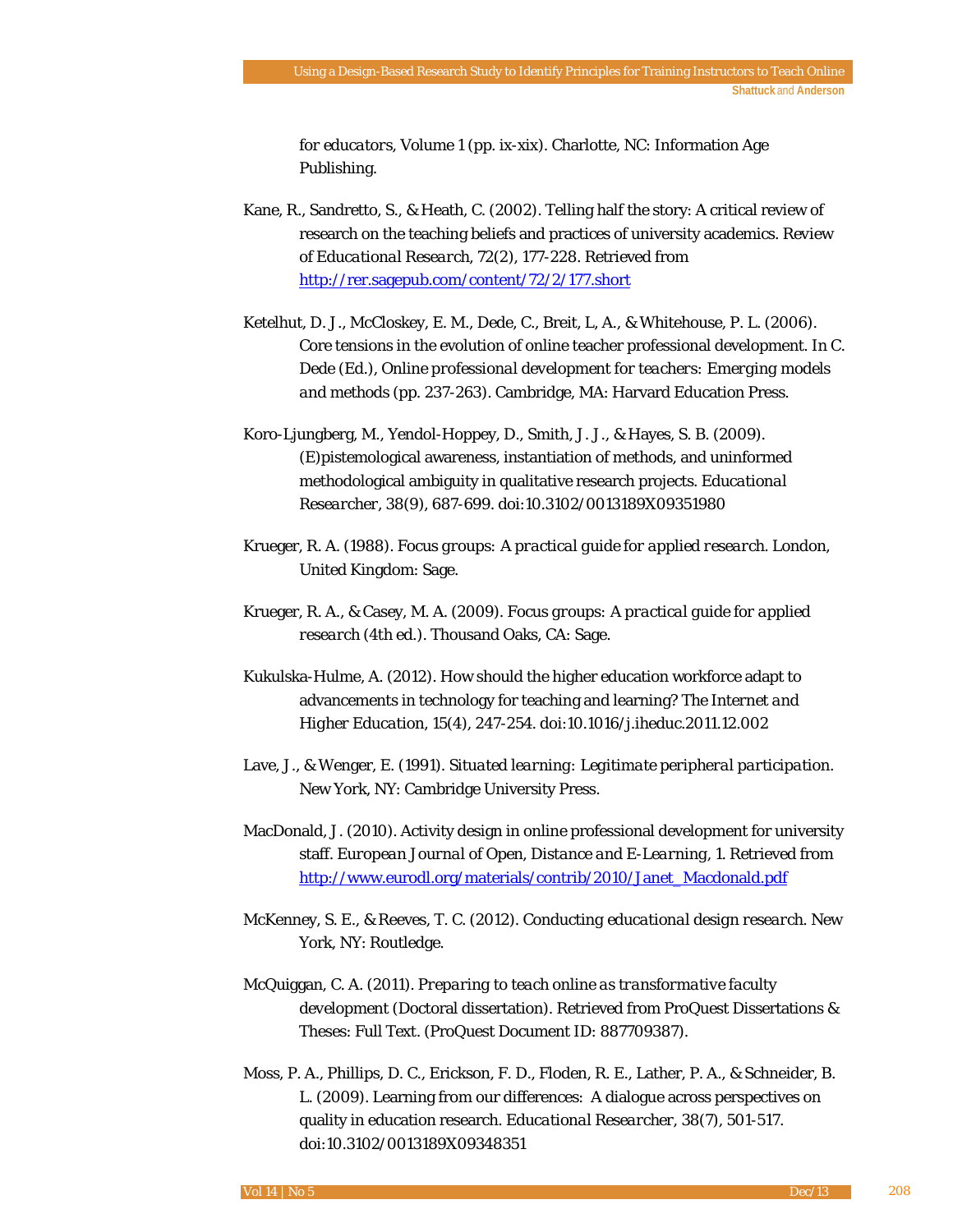- Nicholas, D. B., Lach, L., King, G., Scott, M., Boydell, K., Sawatzky, B. J., … Young, N. L. (2010). Contrasting internet and face-to-face groups for children with chronic health conditions: Outcomes and participant experiences. *International Journal of Qualitative Methods, 9*(1), 105-121. Retrieved from <http://ejournals.library.ualberta.ca/index.php/IJQM/article/view/4080/6497>
- Reigeluth, C. M., & Carr-Chellman, A. A. (2009). Situational principles of instruction. In C. M. Reigeluth & A. A. Carr-Chellman (Eds.), *Instructional-design theories and models* (Vol. III) (pp. 57-68). New York, NY: Routledge.
- Saldaña, J. (2009). *The coding manual for qualitative researchers.* Thousand Oaks, CA: Sage Publications.
- Sandoval, W. A., & Bell, P. (2004). Design-based research methods for studying learning in context: Introduction. *Educational Psychologist, 39*(4), 199-201. doi:10.1207/s15326985ep3904\_1
- Shattuck, J. (2013). *Training higher education adjunct faculty to teach online: A design-based research study* (Unpublished doctoral dissertation). Centre for Distance Education, Athabasca University, Edmonton, AB. Retrieved from <https://dt.athabascau.ca/jspui/handle/10791/27>
- Shattuck, J., Dubins, B., & Zilberman, D. (2011). MarylandOnline's inter-institutional project to train higher education adjunct faculty to teach online. *International Review of Research in Open and Distance Learning, 12*(2), 40-61. Retrieved from<http://www.irrodl.org/index.php/irrodl/article/view/933>
- Storandt, B. C., Dossin, L. C., & Piacentini Lacher, A. (2012). Toward an understanding of what works in professional development for online instructors: The case of PBS teacherline. *Journal of Asynchronous Learning Networks, 16*(2), 121-162. Retrieved from [http://www.pbs.org/teacherline/courses/common\\_documents/research/towar](http://www.pbs.org/teacherline/courses/common_documents/research/toward-an-understanding-of-pd.pdf) [d-an-understanding-of-pd.pdf](http://www.pbs.org/teacherline/courses/common_documents/research/toward-an-understanding-of-pd.pdf)
- Strauss, A., & Corbin, J. (1998). *Basics of qualitative research: Techniques and procedures for developing grounded theory.* Thousand Oaks, CA: Sage.
- Terantino, J. M., & Agbehonou, E. (2012). Comparing faculty perceptions of an online development course: Addressing faculty needs for online teaching. *Online Journal of Distance Learning Administration, 14*(2). Retrieved from [http://www.westga.edu/~distance/ojdla/summer152/terantino\\_agbehonou152](http://www.westga.edu/~distance/ojdla/summer152/terantino_agbehonou152.html) [.html](http://www.westga.edu/~distance/ojdla/summer152/terantino_agbehonou152.html)
- Turney, L., & Pocknee, C. (2005). Virtual focus groups: New frontiers in research. *International Journal of Qualitative Methods, 4*(2), 32-43. Retrieved from <http://ejournals.library.ualberta.ca/index.php/IJQM/article/view/4445>